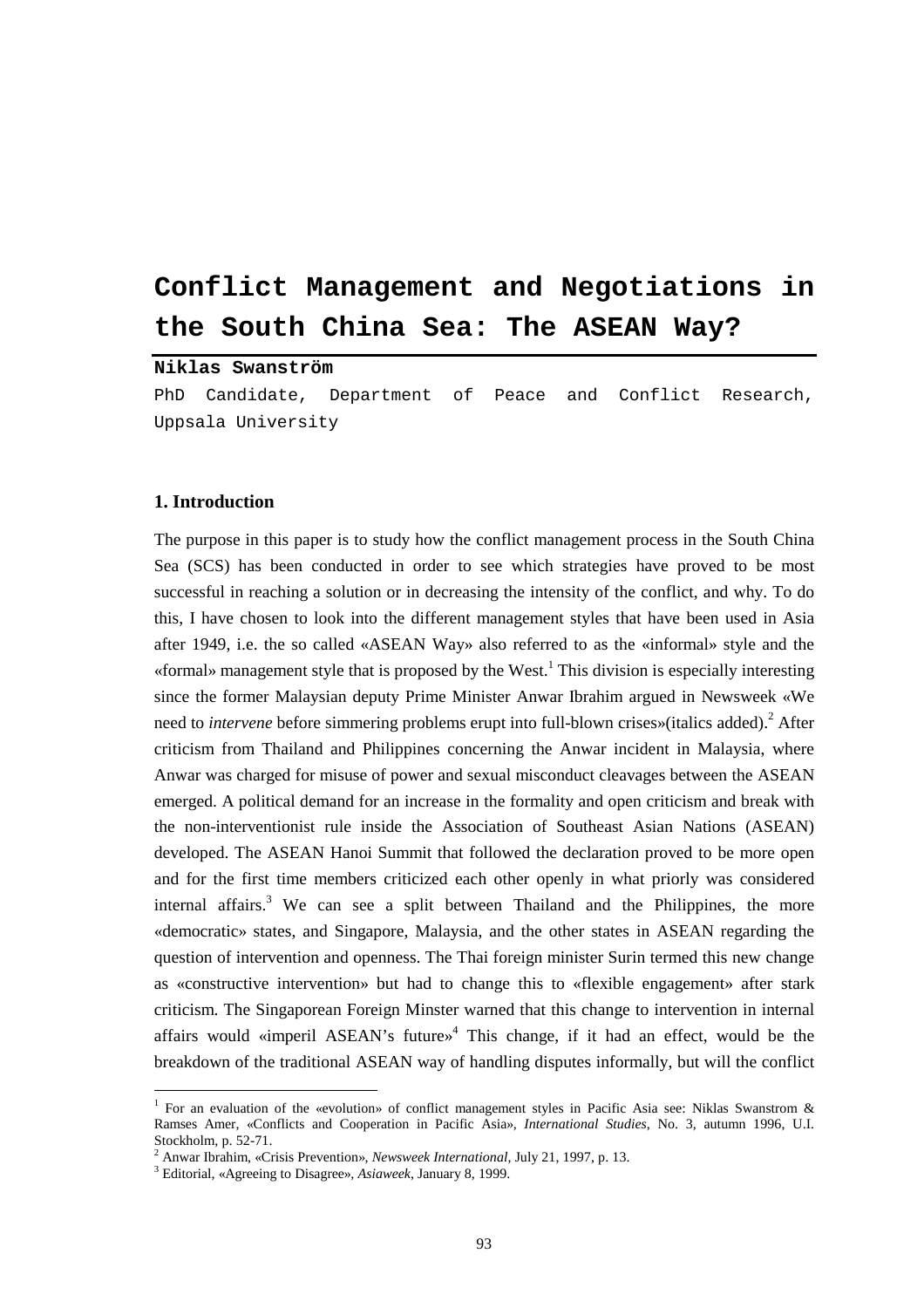management process change? The ASEAN way has been criticized for being ineffective and more of a reason for the leaders to play golf and avoid regional criticism. Human Rights activists have criticized this form of management, especially since Burma joined ASEAN and is now «protected' by the ASEAN way. Is then this form of conflict management impossible and has it been used in the SCS conflict at all? This study is closely related to the debate between the Western belief that formal and multilateral management is the way to reach a successful resolution of a conflict, and the Asian strategy that informal and bilateral management is more successful, although due to limited space I will not deal with this explicitly.<sup>5</sup> There is a thriving debate about the informal way of dealing with disputes in ASEAN, but is this applicable to the SCS conflict in which China is an important actor?

There has also been a long debate about the possibility to *solve* the dispute in the South China Sea and most actors, including China, are well aware that the conflict needs a multilateral approach, even if China has been reluctant to accept this. It would be of interest to see how the conflict management in the South China Sea has been conducted and what conclusions we can draw from the experience of this specific dispute. My prime interest in this paper will be the impact of the conflict management process and how the negotiations between the actors are conducted.

The paper includes 2) definitions and selection of cases, 3) background and the issues of the SCS conflict. This is more of a service for the reader who feels that an update of the background is necessary. If however the reader feels comfortable with the dynamics behind the conflict, chapter three is not necessary to read since it has been discussed at length in other writings. Chapter four deals with the conflict management process, and chapter five wraps up the findings.

## **2. Definitions and selection of cases**

My thought is to follow the negotiations concerning the delimitation of the SCS from the beginning of the conflict (1973 Vietnam-China) to the contemporary verbal conflict primarily between Thailand and Malaysia regarding openness, sovereignty, and non-intervention. Another limitation is that I will only look at those negotiations that China has been involved in, due to two factors:

1.China is the primary actor; many believe that if China could be convinced to settle the conflict we would soon see the light at the end of the tunnel.

2.China is involved in most of the conflicts, and there are few conflicts in the SCS proper that involve other bilateral actors.

 $\frac{1}{4}$ <sup>4</sup> Eng Peter, «Transforming ASEAN», *The Washington Quarterly*, Winter 1999, pp. 56, 60.

<sup>&</sup>lt;sup>5</sup> For a more developed discussion see: Haidi Soesastro, «ASEAN and the Political Economy of Pacific Cooperation», *Asian Survey*, No. 23 (12) December 1983. Peter King & Yoichi Kibata, *Peace Building in the Asia Pacific Region*, Allen & Unwin, St. Leonards, 1996. Askandar Kamarulzaman, *ASEAN as a Process of Conflict Management*, Ph.D. Dissertation, Bradford, Department of Peace Studies, University of Bradford, 1996. Ian Townsend-Gault, «Preventive Diplomacy and Pro-activity in the South China Sea», *Contemporary Southeast Asia*», Vol. 20 (2), August 1998.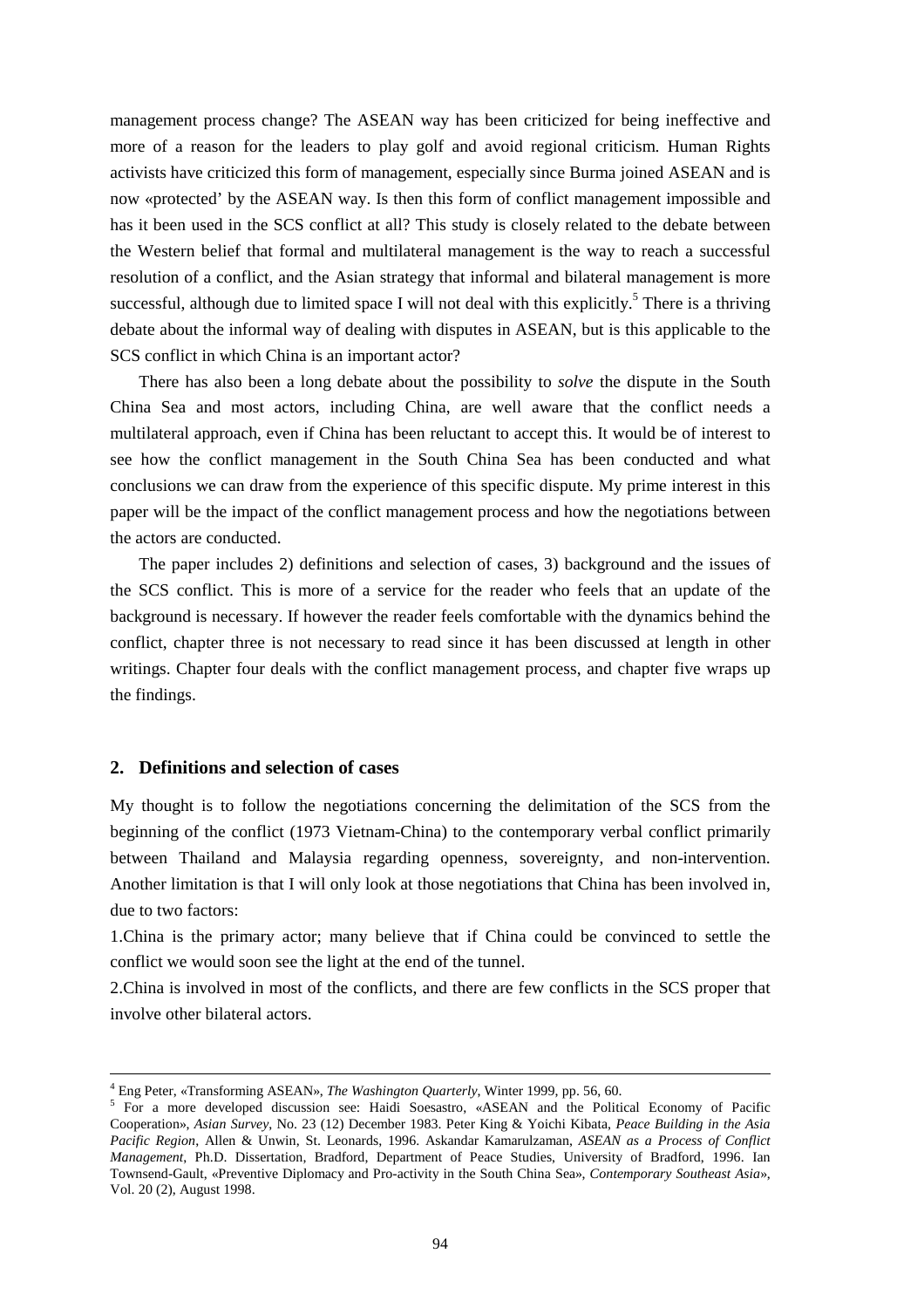After these limitations, the cases involved are:

| China -Vietnam                                                  | China-Philippines              |
|-----------------------------------------------------------------|--------------------------------|
| China-Malaysia                                                  | China-Indonesia (unclear case) |
| China-Brunei (unclear case)                                     | China-Taiwan (the same claims) |
| China-multilateral conflicts (refusal to admit this from China) |                                |

I will exclude two cases from this selection, Brunei and Taiwan. In the case of Brunei, no diplomatic or military claims have arisen between Brunei and China, even if the area Brunei controls today would come under China's claims. If no claims or negotiations have arisen from this potential dispute the case is of no interest for this study. It is a similar case between Indonesia and China where no open conflict has arisen. However, there have been diplomatic discussions over this potential conflict between the states officials, therefore will I include Indonesia in the study. The conflict between Taiwan and China is excluded since both parties see this as an internal conflict and not a conflict over maritime borders. The negotiations and the logic behind the conflict differ from the other conflicts in this paper. This could change, but until today Taiwan is, according to Beijing and Taipei, a part of China and there were no maritime conflicts between China and Taiwan. It is interesting to note that China and Taiwan have cooperated in several disputes in the SCS, where their claims are identical and both claim the South China Sea as being Chinese waters, not PRC (Peoples Republic of China) or Taiwanese waters.

What is included in the term negotiations? Negotiations is a rather inclusive term and the ASEAN way to look at negotiations is maybe more inclusive than the western form of negotiations. Druckman has developed four different strategies of negotiations: a) Puzzle Solving, b) Bargaining Game, c) Organizational Management and, d) Diplomatic Politics.<sup>6</sup> Those are forms of conducting negotiations, but I strongly believe that any one of these definitions by its own is too exclusive and too oriented on solving the dispute to be suitable for this study. Rubin's definition of negotiation is:

*«… a method of settling the dispute rather than resolving it. The focus of the negotiation is not attitude per se, but an agreement to change behavior in ways that make settlement possible.»<sup>7</sup>*

This catches more of the essence in the negotiations in this region, settlement not public resolution in practical negotiations. Since negotiations are a very inclusive term, what then are negotiations *not*? I would argue that negotiations are the attempt to change the behavior of the

<sup>6</sup> Daniel Druckman, «Negotiating in the International Context» in Zartman, I.W. and Rasmussen, J.H., *Peacemaking in International Conflict*. Washington, D.C.: U.S. Institute of Peace, 1997, pp. 81-123.

<sup>&</sup>lt;sup>7</sup> J. Rubin, «Some Wise and Mistaken assumptions about Conflict and Negotiation» in J.W. Breslin & J.Z. Rubin (Eds.) *Negotiation Theory and Practice*. Cambridge: PON Books, 1991. pp. 3-12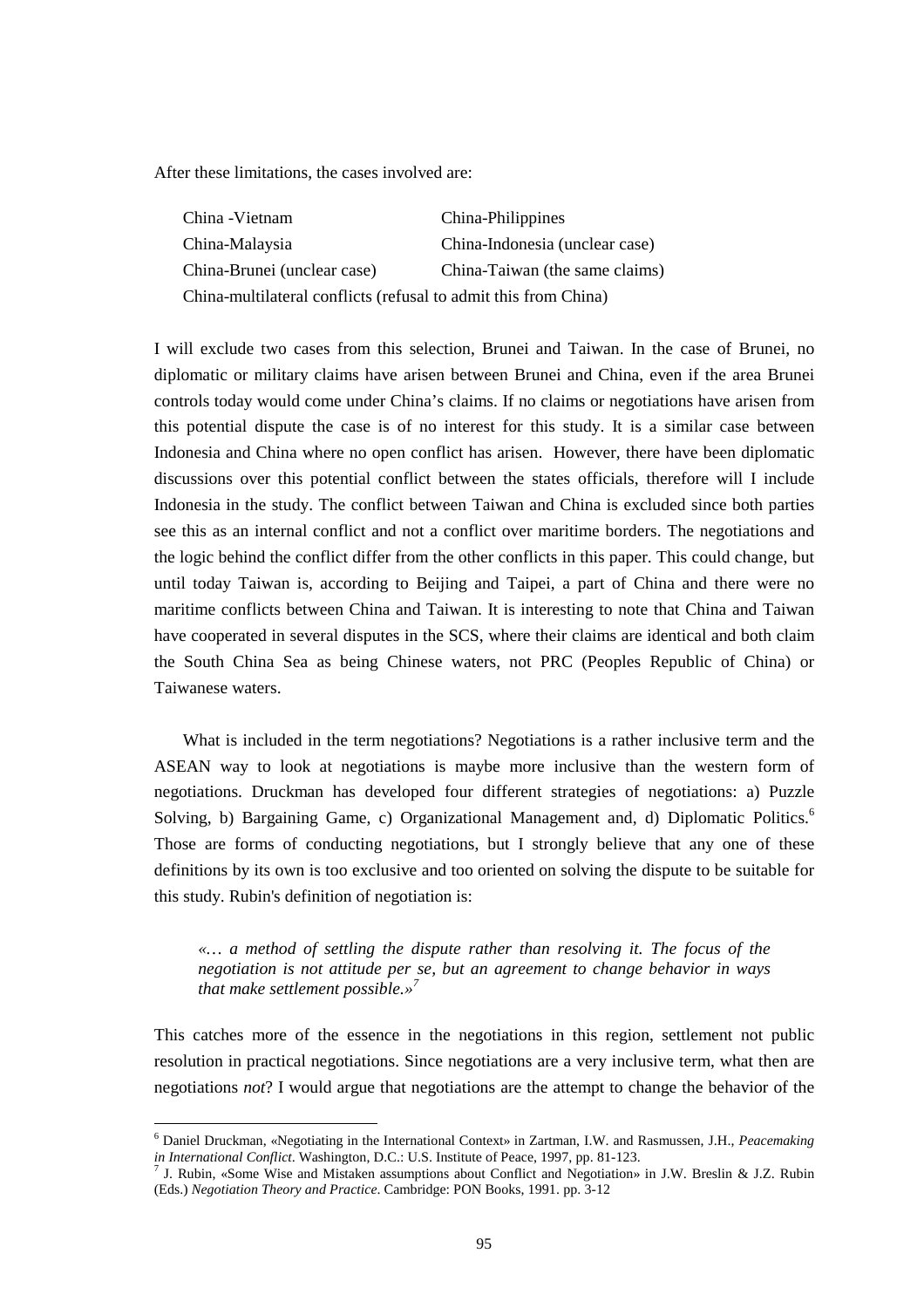opponent/disputants. However, when the parties choose not to engage in negotiations, and instead try to resolve the dispute with other measures, it cannot be considered as a part of negotiations. This does not mean that the parties have to meet in person, negotiations could be conducted with the help of a third party who discusses with the parties, then they have to engage in some form of interaction.<sup>8</sup> Taking the case to court or letting third party decide the outcome, arbitration, or adjudication is not considered negotiation. As for mediation, I will consider this a form of negotiation with involvement of a third party. I will also look at the Confidence Building Measures (CBM), which may have a great impact on both the degree of formality and the number of participants in the negotiations. CBM is a form of long-term negotiation, which is focusing on increasing the confidence between the actors and also on changing the behavior of the actors.

Why is it important to study the formality of negotiations in the SCS? Caballero-Anthony argues that the non-interference principle is paramount, maybe even a «primordial principle» among the ASEAN members.<sup>9</sup> The ASEAN way of handling disputes informally arrives from the concepts of *musyawarah* and *muafakat* (consultation and consensus) and the practice to agree to disagree for latter settlement. If the principle of non-interference changes we could expect a great change of the regional structure and especially how the parties deal with the regional conflict structure and security issues. Any change in the decision-making would have an impact on future conflicts and bilateral relations between the members and other nations.

As I pointed out earlier, I will compare different combinations of formal and informal, multilateral and bilateral negotiations to see if we can talk about an ASEAN way of handle the dispute in the SCS. Bilateral defines itself, and to be a multilateral negotiation all parties of the conflict have to be included in the negotiations. As the distinction between informal and formal negotiations could be confusing it needs some clarification. In this study the formal negotiations have to fulfill three criteria to be classified as «open»: a) the parties do not try to hide the fact that the negotiations is under planning/underway, b) the agenda is not hidden, and most important, c) the results or failures are presented to the public.

Informal negotiations exclude, *with intent*, press and the public from agendas, the results of the negotiations, and often the fact that negotiations are underway at all. Informal negotiations often get «renamed» such as cultural exchanges, economic discussions, or other more neutral pretexts. However, most informal negotiations are «leaked» or get published in one form or the other, even if the intent with the negotiations or the actual result is never published. The «Informal Informals» are the negotiations that, in the best cases, never reach the public or the press. The definition of a «Informal Informal» would be an informal negotiation that is so delicate and problematic that the secrecy is strictly enforced. Those negotiations could be

<sup>&</sup>lt;sup>8</sup> J. Bercovitch, «Mediation in International Conflict: An Overview of theory, A Review of Practice» in Zartman, I.W. and Rasmussen, J.H., *Peacemaking in International Conflict*. Washington, D.C.: U.S. Institute of Peace, 1997, pp. 125-153.

<sup>9</sup> Caballero-Anthony Mely, «Mechanisms of Dispute Settlement: The ASEAN experience», *Contemporary Southeast Asia*, Vol. 20, No. 1, April 1998, pp. 57-61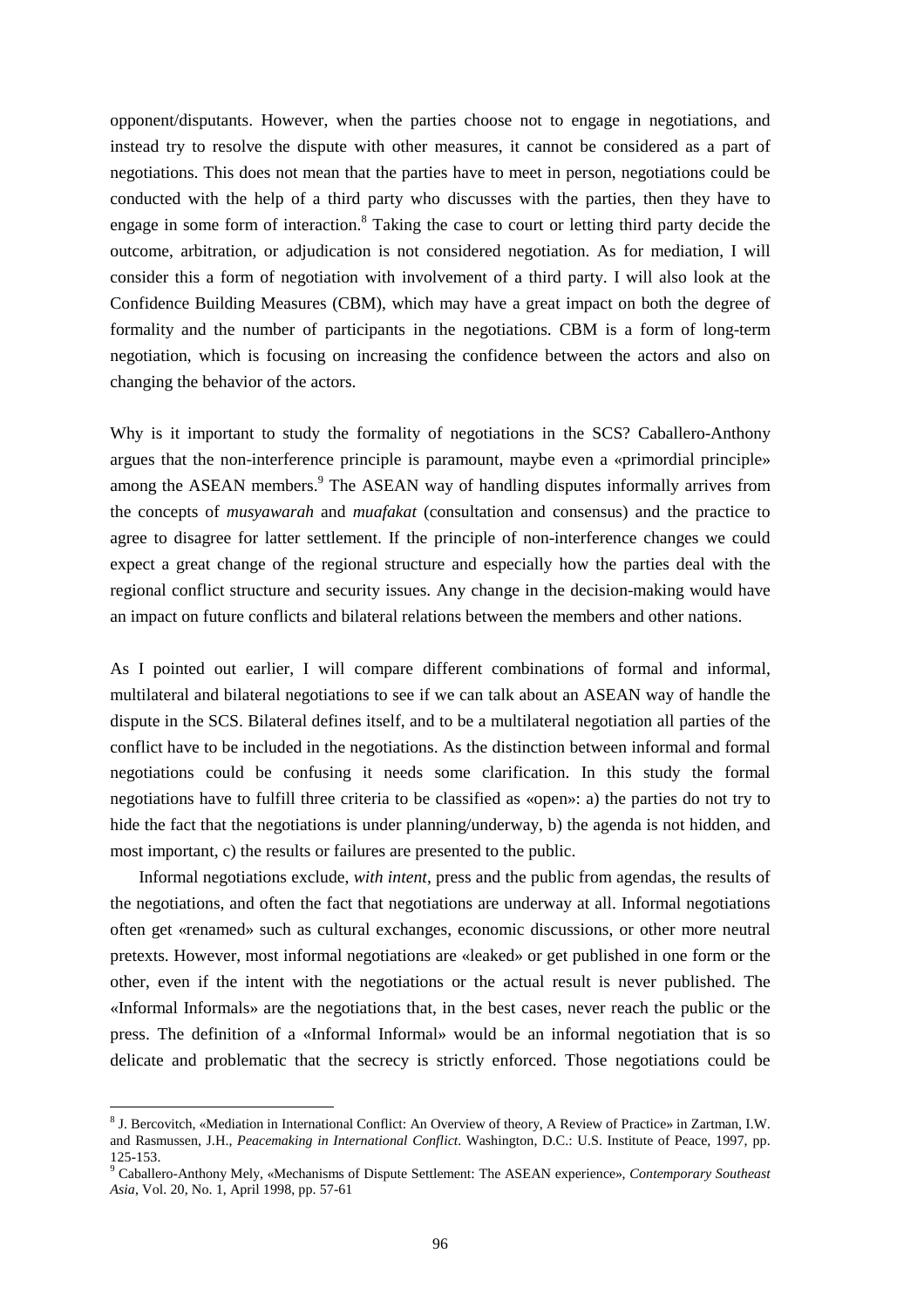conducted under many circumstances but the interaction between the leaders in ASEAN would probably best characterize this.

After the limitations and definitions we reach four different combinations of negotiations in the SCS that will be looked at in this paper, those are:

| <b>Bilateral Negotiations</b> | <b>Multilateral Negotiations</b> |
|-------------------------------|----------------------------------|
| <b>Formal Negotiations</b>    | <b>Formal Negotiations</b>       |
| <b>Bilateral Negotiations</b> | <b>Multilateral Negotiations</b> |
| <b>Informal Negotiations</b>  | <b>Informal Negotiations</b>     |

# **3. Background to the South China Sea conflicts**

This chapter should not only be seen as the background but also as the complex reasons behind the negotiations. The reader has to keep in mind the conflict issues in the dispute to understand the actions of the disputants. The conflict issues, by their importance, determine the form of negotiations to a very high extent. Even if I do not refer back to this section during chapter four, those questions were in the mind of the negotiators and should be in the mind of the reader.

# **3.1. The development of the conflicts**

The main developments of the conflicts will be quickly described in this chapter. I would like to remind the reader that this is a very general description that includes the most significant events between China and the other parties in the conflicts.

# *3.1.1 China-Vietnam*

Before 1974 the East Paracel islands were occupied by PRC (China), while the West Paracel islands were occupied by South Vietnam. When North Vietnam was weakened by the Vietnam War against the USA, China used the opportunity to occupy the western part of the Paracel's, including the territorial water as well.<sup>10</sup> The conflict caused approximately 10 deaths and several military clashes.<sup>11</sup> After the Vietnamese reunion in 1975, Vietnam took effective possession of the parts of the Spratley archipelago with territorial water, which South Vietnam earlier had possession of. During 1974, Chinese campaigns against the Paracel's also included attacks against the North Vietnamese possessions in Spratley but the campaigns failed.<sup>12</sup> China articulated their ambition to control both the Spratley's and Paracel's in 1975 due to, in Chinese eyes, their effective control and jurisdiction over the territory. In the case of Paracel's this apparently was legally motivated but in the case of the Spratley islands both effective control and jurisdiction was disputed and the control over the territory was divided between the parties.

<sup>10</sup> According to article 3 in the Law of the Sea conventions the territorial water is limited to 12 sea miles. *The Law of the Sea*, United Nations, 1983. One sea mile is 1.853 meters. 11 Kessings/26388, March 4 1974.

<sup>12</sup> Kessing/26388-26389, March 4 1974. Kessings/27872, August 6 1976.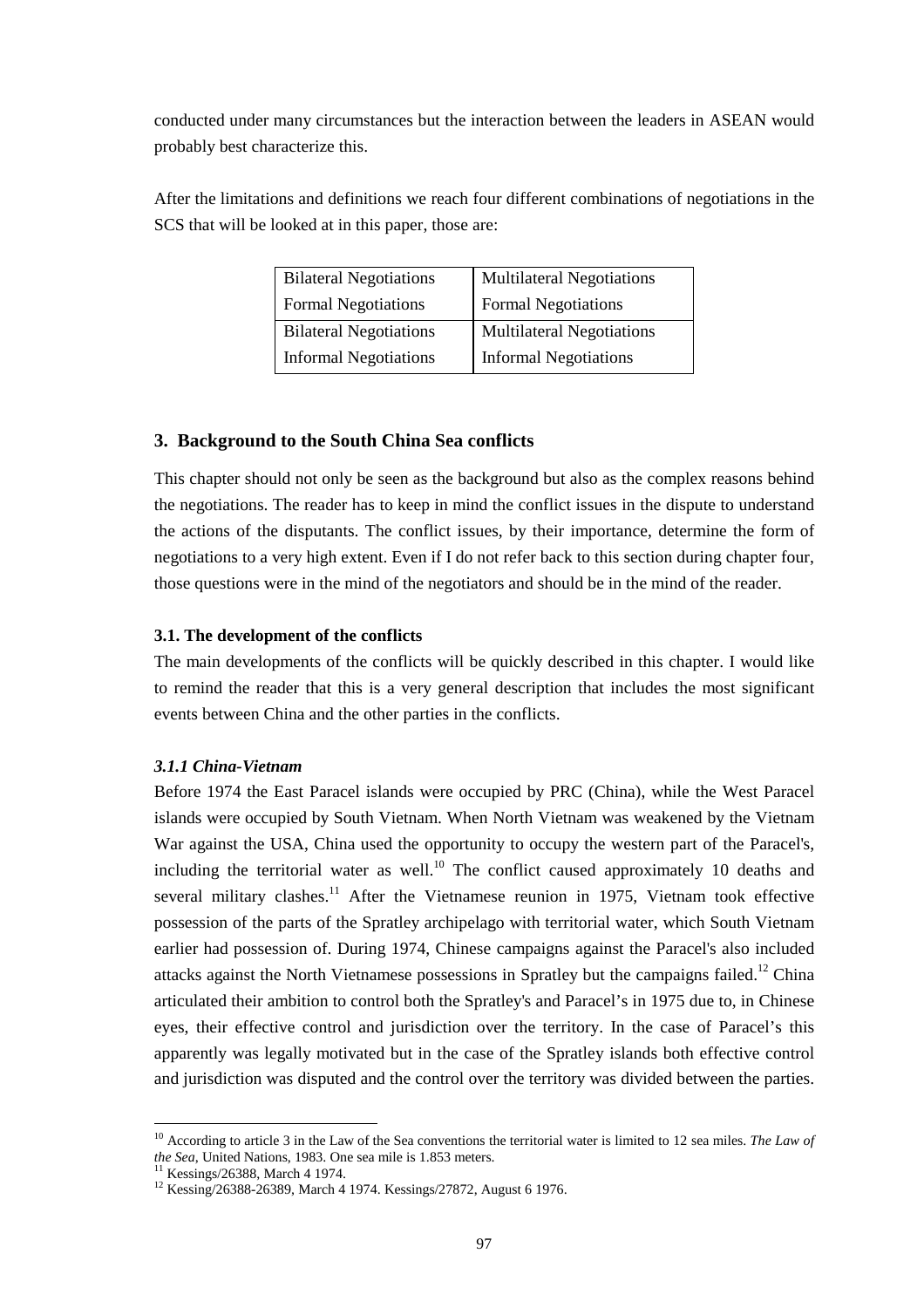On May 12 1977, Vietnam declared their sovereignty over both Spratley and the newly Chinese occupied Paracel's with a 200 sea miles Exclusive Economic Zone (EEZ).13 As a reaction to Vietnams declaration, China's foreign minister Huang Hua abruptly declared that:

*«When the times comes, we (China) will retrieve those islands. There will be no need then to negotiate at all.»<sup>14</sup>*

Between 1979 and 1982 China and Vietnam had several military disputes with each other and during the worst dispute in 1979, 24 Vietnamese fishermen were arrested by the Chinese fleet and were kept in custody for over one year.<sup>15</sup> During March 1988 direct military clashes between Vietnam and China took place, which none of the participants regarded themselves as having initiated.<sup>16</sup> Vietnam reported 74 deaths; China reported a high number of wounded but no deaths. The conflict can both be seen as a reaction from Vietnam to China's military buildup in the area, or as a reaction from China to Vietnam's increased control of the area. After the confrontation in 1988, the relations between China and Vietnam have improved dramatically and there have been several attempts to regulate the maritime borders (See: Section 4). During a visit to Singapore in 1990, Li Peng, China's Premier, declared that the SCS conflict should be «frozen» and the exploitation of the natural resources should be managed by joint ventures until a peaceful solution can be reached.<sup>17</sup> Li also explained that the territorial sovereignty of China could not be questioned but rather that the joint venture cooperation was a step towards regional cooperation taken on Chinese initiative and expense. The development from Huang's speech in 1977, to Li's speech in 1990, indicates a change from a confrontationist approach toward a cooperation approach, without giving up the claim on total control in the area.

#### *3.1.2 China-Philippines*

The conflict between China and the Philippines has been latent from 1971 until 1994, when the conflict spiral between both countries was initiated in September 1994. This was caused by the Philippine containment of 55 Chinese fishermen who had established living quarters on islands that Philippines claimed.18 China replied in January 1995, by arresting 35 Philippine fishermen who Beijing claimed had violated Chinese territorial water.<sup>19</sup> During February 1995, the tension between China and the Philippines rose, when China increased its military presence in the Mischief Reef, which is inside the Philippines' 200 sea miles EEZ. Only 140 Sea miles away is Palawan, which is the mainland, and 90 sea miles away is Pagasa Island where the Philippines has its largest military station outside the mainland.<sup>20</sup> The Philippines accused China of having

<sup>13</sup> Eric Hyer, «The South China Sea Dispute: Implications of China's Earlier Territorial Settlements», *Pacific Affairs*, Vol. 68 (1), Spring 1995, p. 37.

<sup>&</sup>lt;sup>14</sup> Eric Hyer, 1995, p. 52.

<sup>15</sup> John Garver, «China's push trough the South China Sea: the interaction of bureaucratic and national interest*», The*

*China Quarterly*, No. 132, 1992, pp. 1007-1008.<br><sup>16</sup> Kessing/26388-26389, March 4 1974. Pao-Min Chang, « A New Scramble for the South China Sea Islands»,<br>*Contemporary Southeast Asia*, Vol. 12 (1), June 1990, p. 25.

<sup>&</sup>lt;sup>17</sup> Hyer, 1995, p. 48. A joint venture is, for Li, a cooperation between *two* parties with an agreed purpose. <sup>18</sup> BBC/FE/2130/G5-8, October 19 1994.

<sup>19</sup> BBC/FE/2202/B12, January 16 1995.

<sup>20</sup> Rigoberto Tigalo, «Remote Control», *Far Eastern Economic Review*, June 1 1995, p. 20.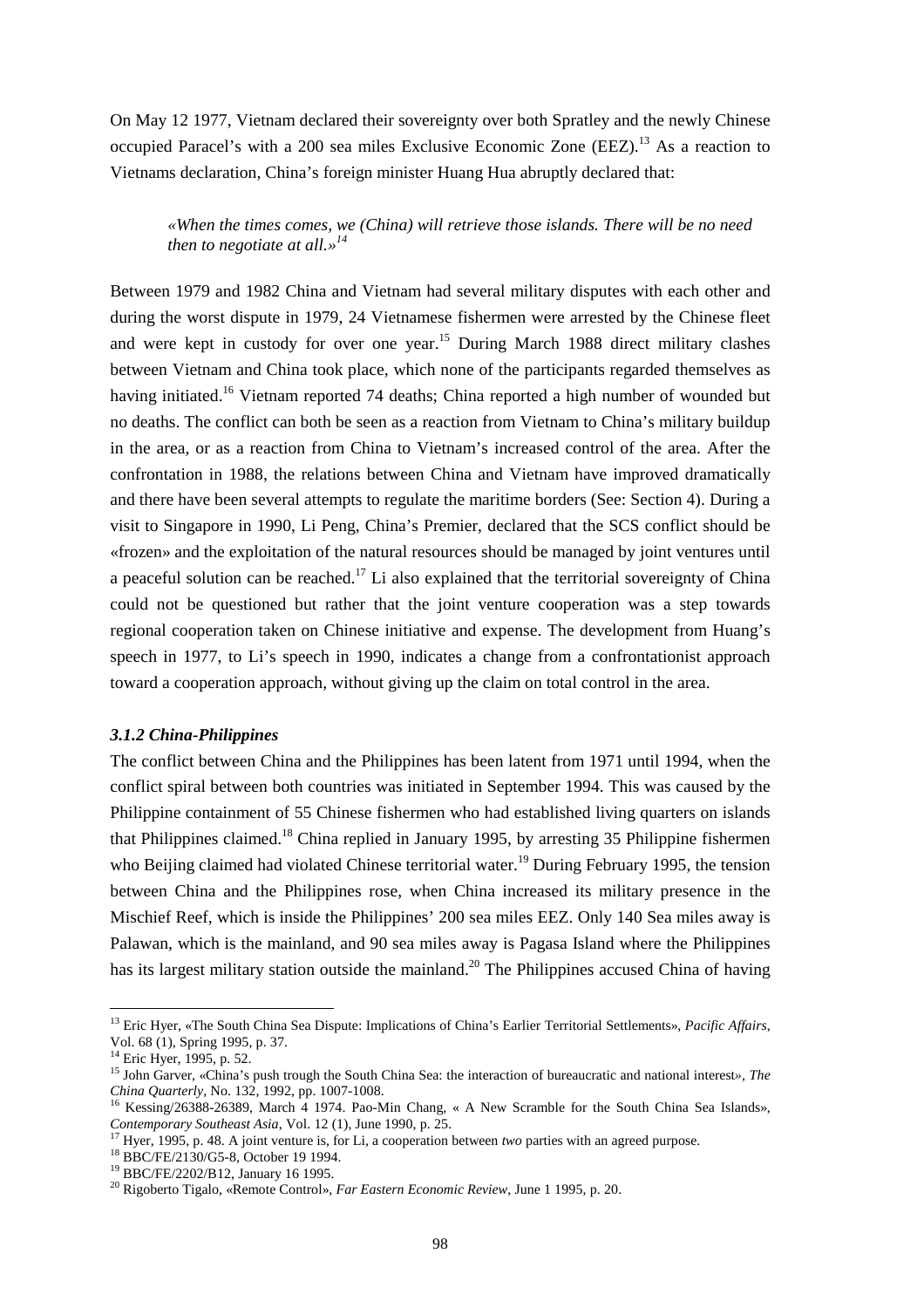broken both international law and the 1992 Manila Declaration, in which the parties agreed to solve the conflict with peaceful means and by cooperation in the development and exploration of the area.<sup>21</sup> This was the first militarized dispute that China had with any party other than Vietnam in the SCS. Earlier China only initiated aggressive and hard military strategies towards Vietnam and deliberately left the other parties outside the conflict.<sup>22</sup> These new developments gave ASEAN a reason to strengthen their military preparedness and initiate possible defense cooperation against China, which this far has been unsuccessful. In August 1998, 23 Chinese fishermen were detained for intrusion into Philippine territorial waters. In November 1998 China retaliating by increase building constructions on Philippine claimed islets.<sup>23</sup> The Philippine military retaliated by detaining another 20 Chinese fishermen and six fishing vessels.<sup>24</sup> The relation between China and Philippines has been sour since the Mischief incident and since China «upgraded the fishing shelters» in early 1999 when Manila reacted strongly.<sup>25</sup>

## *3.1.3 China-Malaysia*

Malaysia has continuously had stabile and bilateral negotiations with China and the result has been that China and Malaysia have agreed not to used violence to solve the conflict, and also that cooperation in economic, political and military matters should be intensified.<sup>26</sup> After the incident in Mischief Reef, Malaysia started to doubt that China would refrain from the use of force against Malaysia to occupy Southern Spratley. On March 23, 1995, the Malaysian navy opened fire against a Chinese vessel and wounded 4 crewmen.<sup>27</sup> This was the first military dispute between China and Malaysia since the conflict was recognized. The dispute has not created any further military actions but has been officially neglected by both parties, and new informal bilateral negotiations are planned.

# *3.1.4 China-Indonesia*

Indonesia has not had any military conflict with China over the area. The potential for conflict comes from China's claims on the Natuna area, where Indonesia has rapidly developed its gas and tourist industry. The conflict has been more a potential than real threat against the Sino-Indonesia relations, and both parties have avoided discussing the conflict in both national and international media. The Mischief incident has made Indonesia, as well as the other nations, hesitate over China's promise to solve the conflict peacefully.

#### *3.1.5 Regional implications*

 $\overline{a}$ 

The confidence among China and the ASEAN states lessened significantly after the Mischief

 $^{21}$  BBC/FE/2229/B2-3, February 16 1995.

<sup>&</sup>lt;sup>22</sup> This could maybe be explained by that ASEAN and Vietnam had bad relations and ASEAN was not inclined to help Vietnam against China but a conflict with an ASEAN member could bring China into conflict with ASEAN as an organization.<br><sup>23</sup> «Spratley Dispute Flares Again», *International Herald Tribune*, December 1, 1998.

<sup>&</sup>lt;sup>24</sup> «Timing of China's Move on Spratleys Raises Asian Suspicions», *International Herald Tribune*, December 2, 1998.<br><sup>25</sup> South China Morning Post. March 14, 1999.

<sup>25</sup> *South China Morning Post*, March 14, 1999. 26 BBC/FE/1699/A1/1, May 27 1993.

<sup>27</sup> BBC/FE/2260/B2, March 24 1995.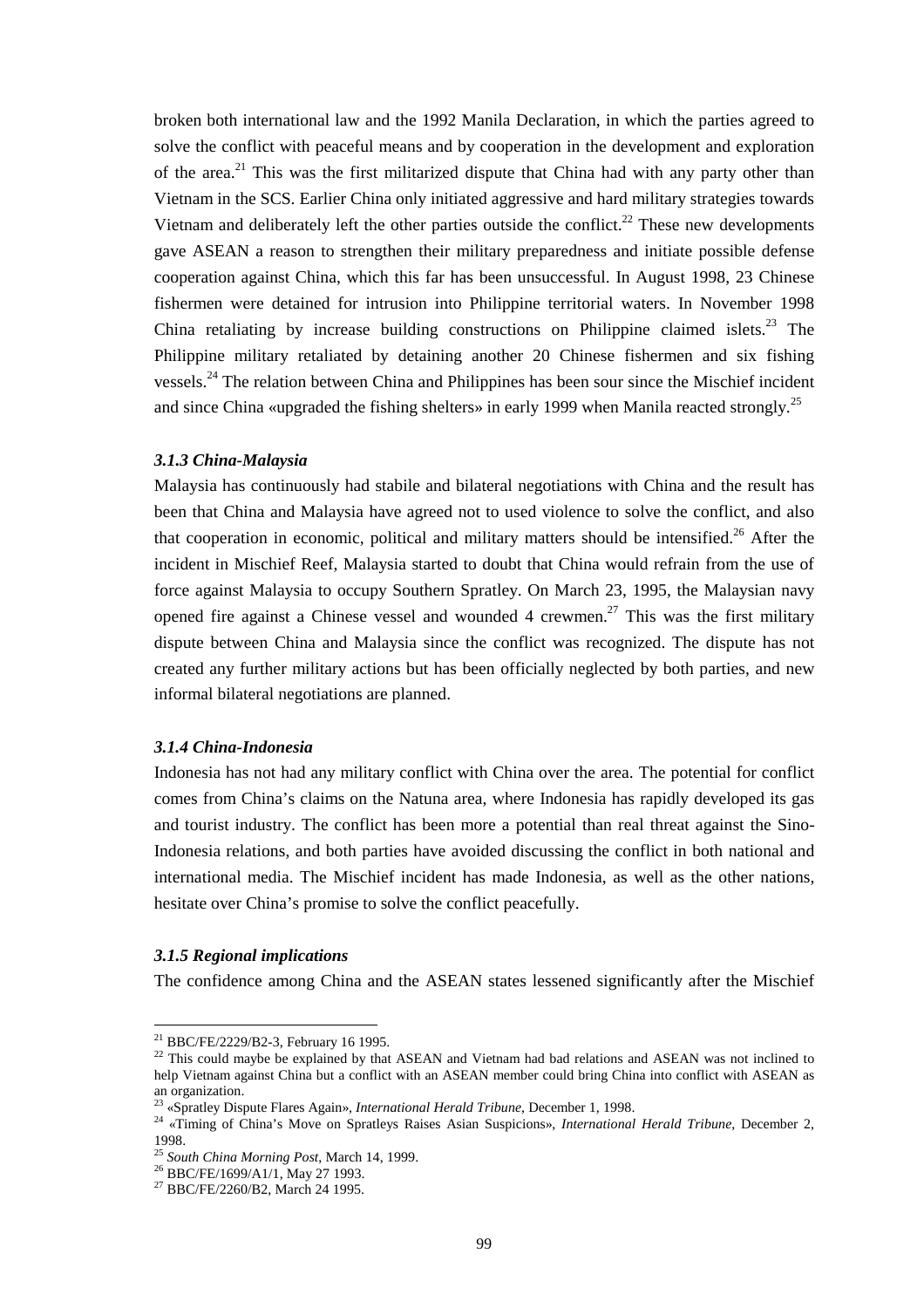Reef clash and after China's proposal for joint development of the region came into serious doubt by the other participants. The purpose of the intervention could be that China would like to point out its military superiority and that if the parties do not accept China's demands, Beijing would have to resort to violence to regain control over the area. To further show its regional power position, China has strengthened its military power position with Air and Naval forces. Beijing has, on the other hand, indicated that the Mischief incident was a real incident, in all aspects, and that Beijing was not informed of the naval activity in the area.<sup>28</sup> The other actors believe that China's purpose with the cooperation is a total economic development of the SCS, including the other states continental shelves (see: 3.2). An additional catch is that the cooperation, according to Chinese demands, can only be initiated after the other actors have recognized China's «unquestionable» sovereignty over the area.<sup>29</sup> It is impossible for the other actors to accept China's demand and more attention has been drawn to what the ASEAN members believe to be a more aggressive China.<sup>30</sup>

The Southeast Asian states have started to meet the Chinese military buildup in the SCS with their own military buildup to be able to defend themselves against China.<sup>31</sup> Russian MiG29, English frigates, and Swedish submarines are supposed to modernize the defense of the South East Asian nations. If the tension grows, there is a great potential that the ASEAN members will be forced into a closer military cooperation, which both ASEAN and China would like to avoid. There is great potential that if the conflict becomes militarized there could be several smaller wars or a major regional war in the area. This political development has an immediate impact on the negotiations. The focus has changed towards Confidence Building Measures (CBMs) and other strategies, such as joint development, to change the opponent's behavior in the region; i.e. China's perceived aggressive behavior.

# **3.2 Conflict issues**

 $\overline{a}$ 

There is great potential that the fishery and delimitation problems in SCS between the ASEAN states and China will become acute in the near future. This is due to the fact that China had neither claimed a 200 sea miles EEZ nor formulated its demands in a coherent way up until May 1996, when China claimed an EEZ. The conflict was further accentuated when China declared its EEZ and the overlapping of claims was formalized and explicitly stated.<sup>32</sup> Now when China has claimed its EEZ, or formulated its demands, some argue that more disputes are likely to arise with serious consequences.<sup>33</sup> There has however, not been any major change in China's behavior despite the formulation for an EEZ and the promised adherence to the Law of

<sup>&</sup>lt;sup>28</sup> Some people have claimed that the local naval commander, without the consent of Beijing operated the incident. Interviews with the Beijing Foreign Ministry, Beijing University, and Academy of Social Science in Beijing between April-August 1997.

<sup>29</sup> Mark Valencia, *China and the South China Dispute*, Adelphi Paper 298, London, Oxford University Press, 1995, p. 12.

<sup>&</sup>lt;sup>30</sup> Since the inclusion of Vietnam into ASEAN this have been an accentuated pattern, but even before the formal acceptance of Vietnam the ASEAN states and Vietnam started to cooperate over a strategy towards China. 31 BBC/FE/2301/G2, May 12 1995. Tai Ming Cheung , «Fangs of the Dragon», *Far Eastern Economic Review*,

August 12 1992, p. 19.

<sup>32</sup> BBC/FE, March 25, 1996

<sup>33</sup> Billy Yann-Huei Song, «China's Ocean Policy: EEZ and Maritime Fisheries», *Asian Survey*, Vol. XXIX (10), October, 1990, p. 992.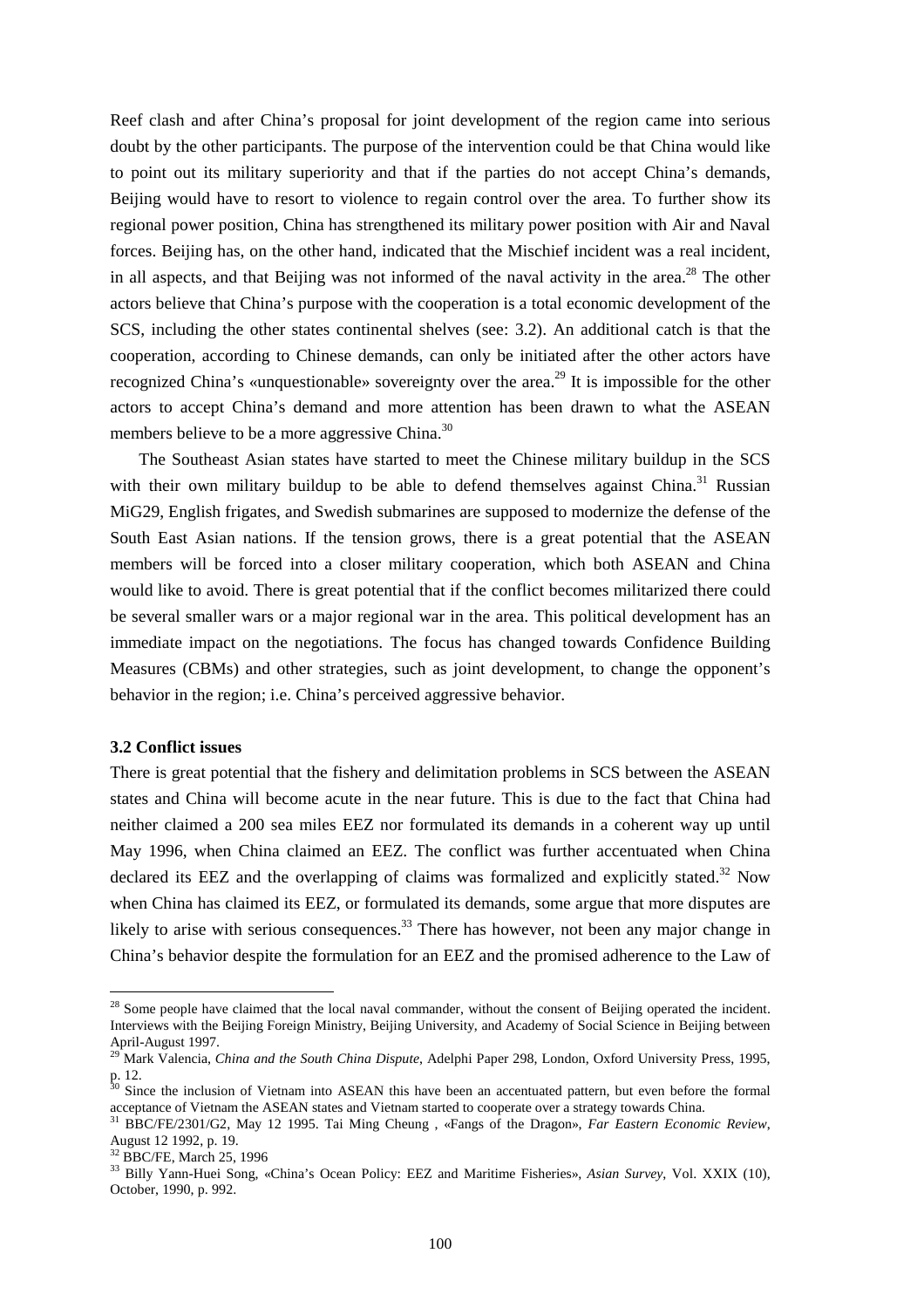the Sea (LOS). Since all disputants in the conflict have the Gulf of Tonkin, Spratley, or the Paracel's as their point of departure for their EEZ, claims will overlap and create tension. For the moment it is important that the disputants establishes a permanent position regarding the islands to be able to expand their EEZ and to be able to add territorial water from those islands according to the  $\text{LOS}^{34}$  It should be pointed out that most of the islands and reefs are under water most of the time, and that few islands are large enough to place personnel on.<sup>35</sup> The interest for the islands increased dramatically after the oil crises in 1973 for primarily four reasons: a) the disputed regions' strategic importance, b) the increased importance of maritime resources for the regional states, c) the areas' potentially very large reserve of oil and gas, d) the nationalistic sentiments in the different nations demand those the countries should not lose more territory.<sup>36</sup>

# *3.2.1 Strategical importance*

This section looks at the economic and military importance the region has for the various parties.

For the parties in the conflict

 $\overline{a}$ 

- For third parties (trade channels in the SCS)

The Spratley area has military, economic, and strategic importance for all the parties in the conflict. Paracel and the Gulf of Tonkin have the same strategic importance for Vietnam and China. Should one party gain exclusive control over the area, that state would gain total control over the economic development and the trade routes in the region, and moreover give the occupant military advantages in waging war against all other nations in the region.<sup>37</sup>

China had a relatively weak political interest in the Spratley's before 1983, but due to the lessening of the Soviet threat and the decreased political importance of the Cambodia conflict, the possibility for China to influence regional security increased.<sup>38</sup> Jie and Shultz argue that before 1983, the Chinese interest was primarily directed towards how the relations between the Superpowers could affect China. After 1983, China has increasingly moved into the region to fill up the power vacuum that USA and the Soviet Union left behind.<sup>39</sup> Garver sees a change

 $34$  One of the major problems the negotiations face is how to interpret LOS. The Chinese has in 1998 claimed that they will adhere to LOS but only according to their interpretation. Beijing Ribao, 1998, August.

 $\frac{35}{1}$  I will refrain from further go into the legal aspects of the dispute, Townsend-Gault has, rightly, pointed out that laymen's opinions «has been not only lamentable, but also dangerously unhelpful.» Townsend-Gault Ian, «Preventive Diplomacy and Pro-Activity in the South China Sea», *Contemporary Southeast Asia*, Vol. 20, No. 2, August, 1998, p. 176.

<sup>&</sup>lt;sup>36</sup> All nations in the conflict have been occupied by foreign powers and all fell that they can not accept to lose their sovereignty again, at any cost. Min-Pao Chang, 1990, p. 22.

 $37$  Japan used Spratley as a springboard during the Second World War when they occupied Malaysia, Philippines and Indonesia and there is a strong fear that China could establish a similar hegemony as Japan if they gain control over the Spratley's. Mark Valencia, «Spratley Islands: Dangerous ground in the South China Sea», *The Pacific Review*, Vol. 1 (4), 1988, p. 438.

<sup>38</sup> Niklas Swanstrom, *China's Foreign Policy Towards Southeast Asia in the 20 Century*, Conference on Southeast Asia in the 20th Century at the University of the Philippines at Diliman, Quezon City, January 1998.

<sup>39</sup> Chen Jie «China's Spratley Policy», *Asian Survey*, Vol. XXXIV (10), October 1994, pp. 895-896. Clifford Shultz & William Ardrey, «The Future Prospects of Sino-Vietnamese Relations: Are Trade and Commerce Critical Factors for Sustainable Peace», *Contemporary Southeast Asia*, Vol. 17 (2), September 1995, p. 127.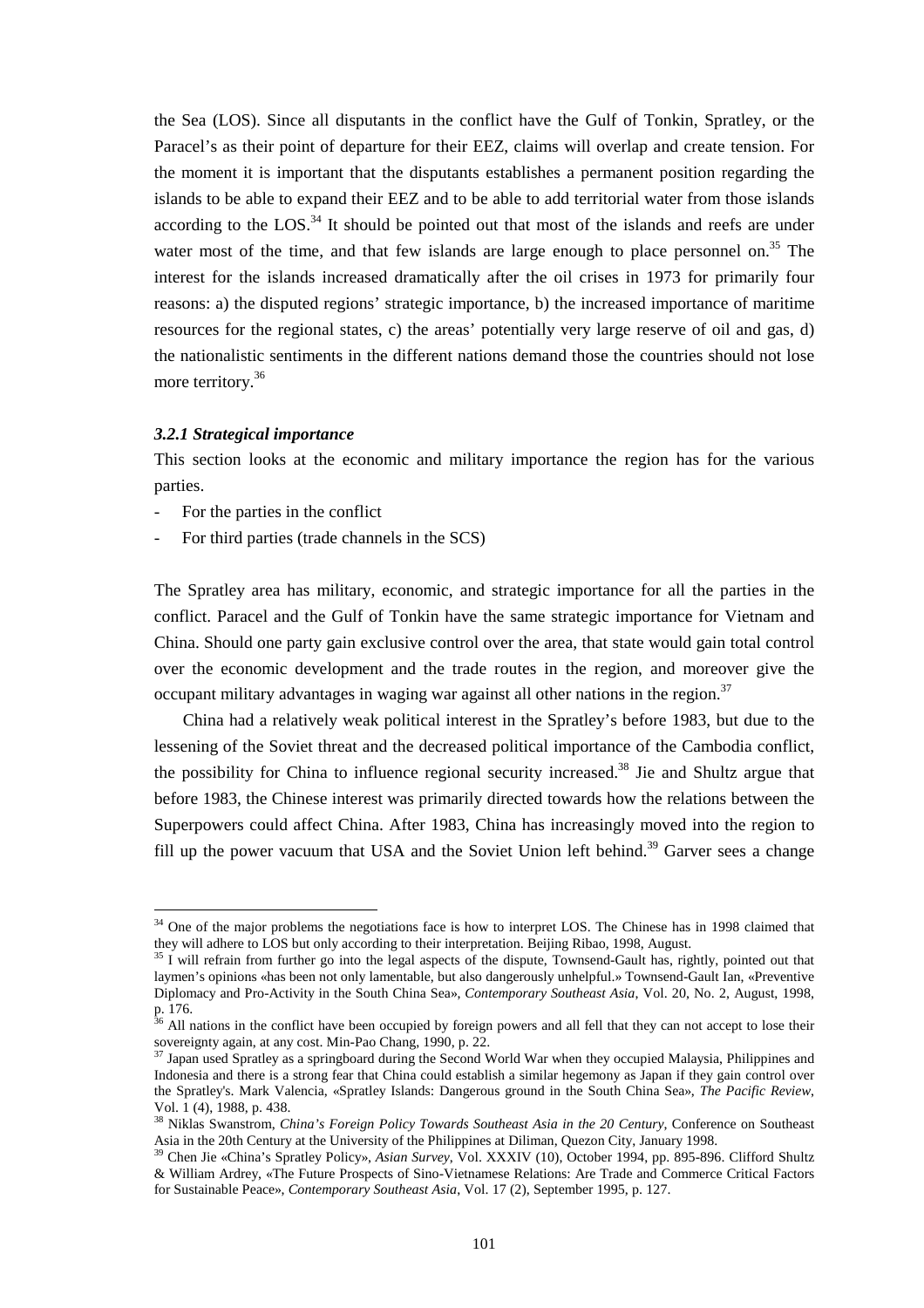from more geo-strategic goals toward economic goals during the  $1980$ 's.<sup>40</sup> That the economic goal has increased significantly is apparent and several authors emphasize the economical reasons behind the conflict.<sup>41</sup> Yuan argues in accordance with Garver that the national prioritie's had moved from a military buildup to economic development.<sup>42</sup> This proposition seems only partially correct when one takes into account the large military buildup that has been going on in the region during the  $1990$ 's.<sup>43</sup> It is correct that the economic reasons have been stronger, but one should also take into account that the military build-up has increased. This has a negative impact on the negotiation process and its formality. All the parties fear that the negotiations could cause increased tension and possibly conflict since the military preparedness and seemingly willingness to use violence have increased.

If China controls the SCS she becomes, *ipso facto*, a state in Southeast Asia simultaneously, as China's importance in the region as a financial and military superpower would increase dramatically.<sup>44</sup> However, Beijing denies that it has a policy to fill the power vacuum that was created after the departure of the Superpowers.<sup>45</sup> All other nations, except China, would like to see the SCS as a divided sea in order to lessen the power of China in the region and to make sure that China's military power does not become too threatening.

The Parcel islands were initially occupied by Chinese troops under the reasoning that they moved in to secure the area against Soviet forces which were being stationed in the area, and that China subsequently would be surrounded by enemy troops if the USSR established a permanent military base.<sup>46</sup> Hence, to prevent dependence on other states, China argued that it needed this opening to the south. The trading channels in addition to the increased exports from each country also have an increased importance for China and the other states, and therefore the need to control the area can not be underestimated.

The Philippines has made claims to the area partially due to security reasons, as the Sprately's have an important strategical significance for the defense of the Philippines. Should China occupy Spratley they would gain a strategical superiority over the Philippines, and not only militarily. Moreover, if the Philippines looses the islands, there is a great risk that China restrict the Philippines' foreign trade.

Most states in the region are dependent on trade channels being clear and safe. At the same time there is a severe lack of confidence between the actors in the region, and no single nation can today guarantee the freedom of navigation. China, the only state that could in the long run control the whole SCS, has declared that it will not stop the freedom of navigation or trade in

<sup>40</sup> Garver, 1992, p. 1000.

<sup>41</sup> Chen, 1994, Passim. Valencia, 1995, Passim. Mamdouh Salahem, «China, Oil and the Risk of Regional Conflict, *Survival*, Vol. 17 (1), Winter 1995, Passim. Garver, 1992, Passim. 42 Jingdong Yuan, «China's Defence Modernization: Implications for Asia-Pacific security», *Contemporary*

*Southeast Asia*, Vol. 17 (1), June 1995, p. 68-71. 43 Niklas Swanstrom, *China's Foreign Policy Towards Southeast Asia: Continuity or Change?* Report for a joint

project between Uppsala University and University Sains Malaysia, August 1997. The Chinese military budget is almost as large as the ASEAN states combined ( 8162 Billion \$US v. 12 234 Billion \$US) and is focused on the southern defense (South China Sea). It is important to mention that China's military defense budget is only one third of Japans (31 028 \$US) in case of a regional war.

<sup>44</sup> Garver, 1992, p. 1028. Lijun Sheng, «China's Foreign Policy Under Status Discrepancy, Status Enhancement», *Contemporary Southeast Asia*, Vol. 17 (2), September 1995, pp. 112-114. Valencia, 1988, p. 438. 45 BBC/FE/1440/A1/1-2, July 23 1992.

<sup>46</sup> Garver, 1992, pp. 1001-1002.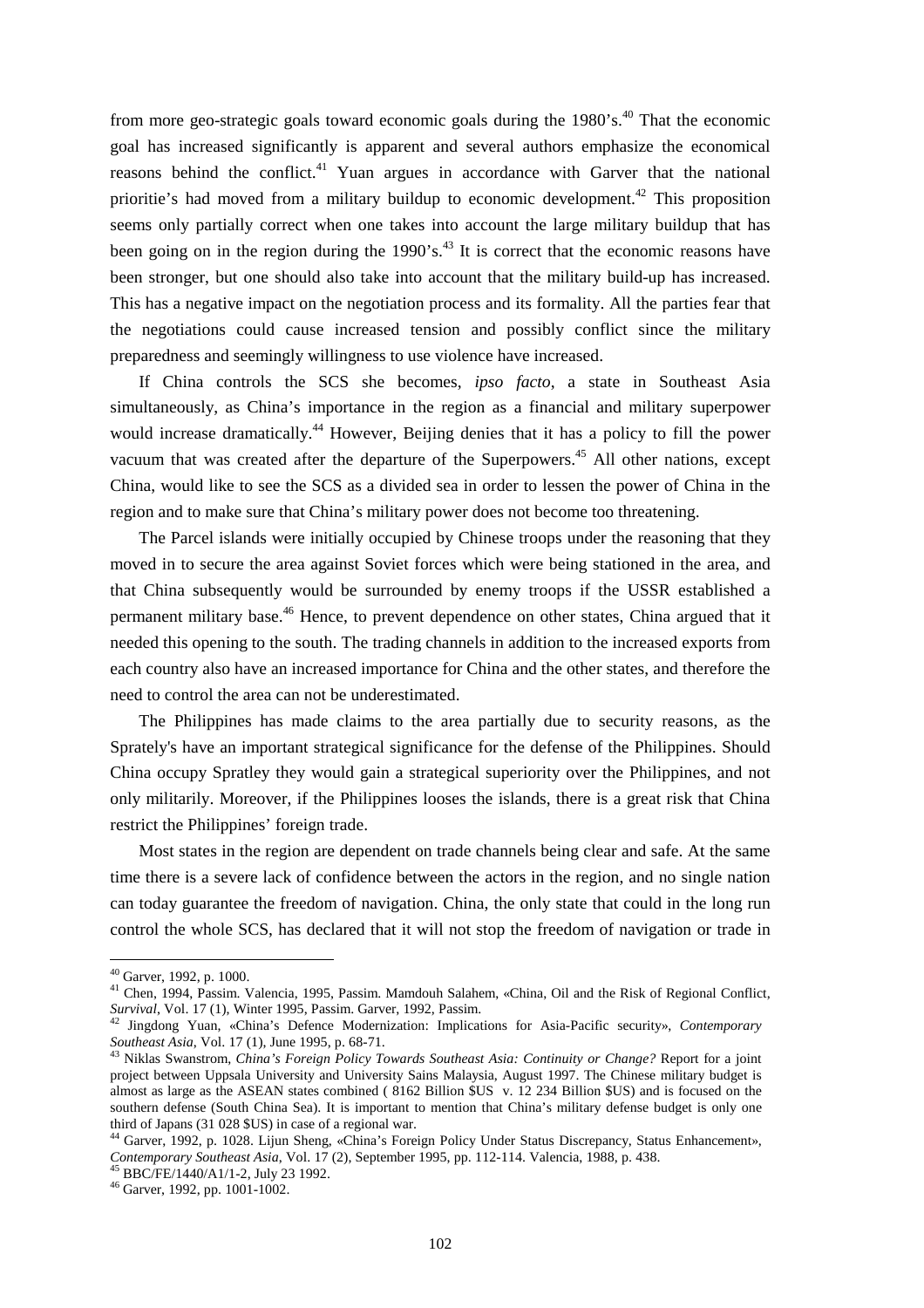the area.<sup>47</sup> This assurance is doubted by the other nations in the region, and by Japan.

Japan has shown a strong interest for guaranteeing the freedom of trade. This is due to the fact that Japan's trade and an overwhelming part of the oil Japan imports is transported through the SCS. It is in Japan's interest that no one party gets strong enough to control the trade throughout the region, i.e. China.<sup>48</sup> Japan's recent history, after WWII, makes it hard to believe that Japan would interfere in the conflict with military resources. However, all states in the region, and especially China, are dependent on Japanese investment and trade. This gives Japan a strong negotiating position if they should choose to engage actively in the conflict.

#### *3.2.2 Natural resources*

- 1) Oil, gas, and minerals
- 2) Fisheries

Oil and gas findings are one of the most important motivations behind conflict in the region. The start of the Paracel conflict in 1974, was triggered when both China and Vietnam wanted to secure their borders to start oil development.<sup> $49$ </sup> The disputants understand the economic importance of the maritime resources and the fact that most of these resources are limited. This creates an economic and political motive to be in control of a larger maritime area. This pattern has become more prominent through the increase of the trading channel's importance to the growing economic strength in the region. The sea has increasingly gained importance in food supply, and more goods are transported across the sea. Moreover the possibilities and importance of resource development from the sea have been more significant.<sup>50</sup>

On 24 December 1989, China made public that it estimated the Spratley's contained 25 billion cubic meters natural gas, 105 billions barrels of oil, and 370,000 ton of phosphor. These resources should, according to Beijing, help China to become a developed country.<sup>51</sup> If the estimates are correct, the financial benefits would be singificant for all nations in the region. All the nations in the region are dependent on a fast and high growth, which demands cheap natural resources for energy. It would be a disaster for all parties to loose the economic possibilities that the SCS could contain. Salameh estimates a dramatic increase in Chinese oildemand if it is going to keep its growth rate at a high level over and beyond the year 2000. This could, according to Salameh, only be done by finding new oilfields, such as in the SCS.<sup>52</sup> I would agree that there is no reason to believe that China or any other nation in the region would or could, for political reasons, voluntarily decrease their development speed. The asian financial crisis has accentuated the need for cheap resources to keep up the development pace.

All states in the area have initiated oil development by using foreign knowledge and money. If another state were to occupy the areas where the foreign companies have an interest,

<sup>47</sup> BBC/FE/2308/G1. May 20 1995.

 $48$  Hyer, 1995, p. 48.

<sup>49</sup> Kessing/26388, March 4 1974.

<sup>50</sup> Chen, 1994, pp. 895-897. Marko Milivojevic, «The Spratley and Paracel Islands Conflict», *Survival*, Vol. XXXI (1), January/February 1989, p. 74. Hyer, 1995, p. 47.

<sup>51</sup> *Renmin Ribao*, December 24 1989. 52 Salameh, 1995, p. 136-137.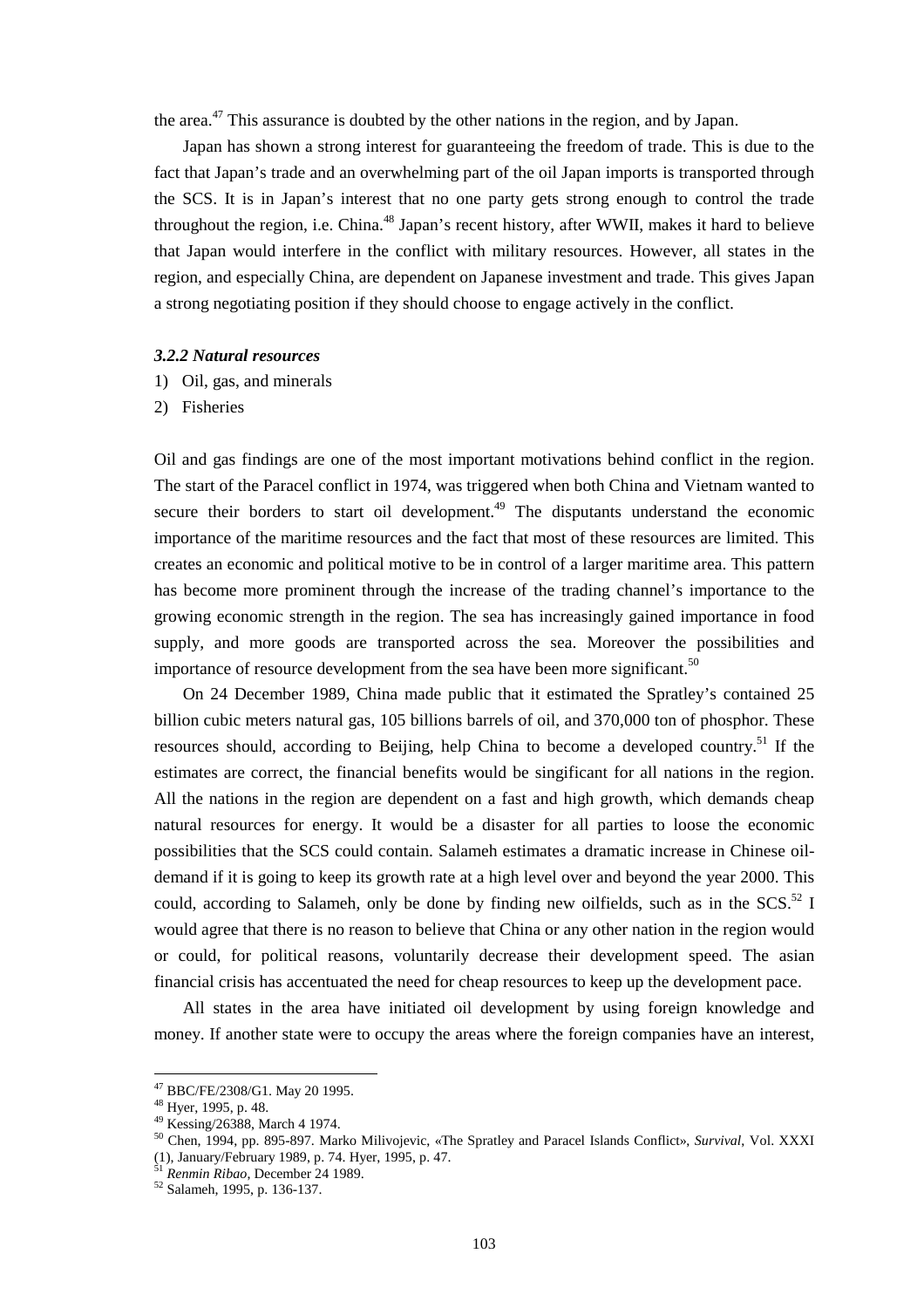it would bring unwanted international attention to the conflict. The Philippines has engaged the Swedish Salen Group and several US companies. Vietnam has cooperation agreements with four American companies. China has engaged Crestone. Indonesia has cooperation agreements with EXXON, and Malaysia with Shell.<sup>53</sup> The hopes are that the foreign companies' presence should deter the other nations from interfering in the regions where the foreign companies are drilling. The success of this strategy is apparent, since there have been no intermezzos in these areas.

China has 23 percent of the world's population but only 7 percent of the agricultural land of the world. The agricultural land is quickly diminishing through an increased desertification. The problem is severed by the fact that China has as little as a third of the worlds average consumption of fish.<sup>54</sup> An increased fishery zone could give China and the other states in the region a major nutrition source and a possibility to lessen the starvation and the development problems that exist in the region. China's potential *Lebensraum* (Sheng cun keng jian) tends to decrease in proportion to the population increase and the loss of agricultural land that the development of the country creates. The Chinese government sees the SCS as the only solution to the food supply problem they face.

Along with China Vietnam has great interests in the SCS as Vietnam is a small country with few natural resources with a large population, which is growing fast. This makes the possibility to gain from fisheries, oil, and gas development important for the future.<sup>55</sup> All other nations in the region have similar problems where a rapid increase in the population cannot be supported without external or new resources being brought into the economy, or without an decreased economic development speed. A decreased development speed would create great problems when most regimes in the region base their political position on the grounds on rapid development. This is noted by all nations in the region and has been an argument for cooperation, rather than creating a snowball effect for liberalization of the economy and the political systems in the region.

# *3.2.3 Sovereignty and nationalism*

China's, and the other states, strong feelings regarding Spratley are sprung out of the consciousness and sensitivity over the earlier Chinese concession to the «Western Imperialists» and the perceived humiliation that this brought on the Chinese people.<sup>56</sup> If China lost more territory to foreign states, the national honor would be under attack and the people and the army would question the legitimacy of the government. It is of the outmost importance that the government is not considered by the people or the army as internally or externally weak. This could create tension and possibly a political change in China or the other disputants with similar internal situation.<sup>57</sup> The focus on nationalism and sovereignty are major reasons why the conflict is hard to resolve without creating a looser, which in turn could have severe political

<sup>53</sup> Kessing/27872, August 6 1976. Salameh, 1995, p. 144. Valencia, 1995, pp. 10-11.

<sup>54</sup> Nayan Chanda, «Treacherous Shoals», *Far Eastern Economic Review*, April 12 1995, p. 28. 55 BBC/FE/1670/1, April 23 1993.

<sup>56</sup> Chen, 1994, p. 894.

<sup>57</sup> Perry Wasserstrom, *Popular protests and political culture in modern China*, Boulder, Westview Press, 1992, Passim. Swanstrom, 1995 Passim.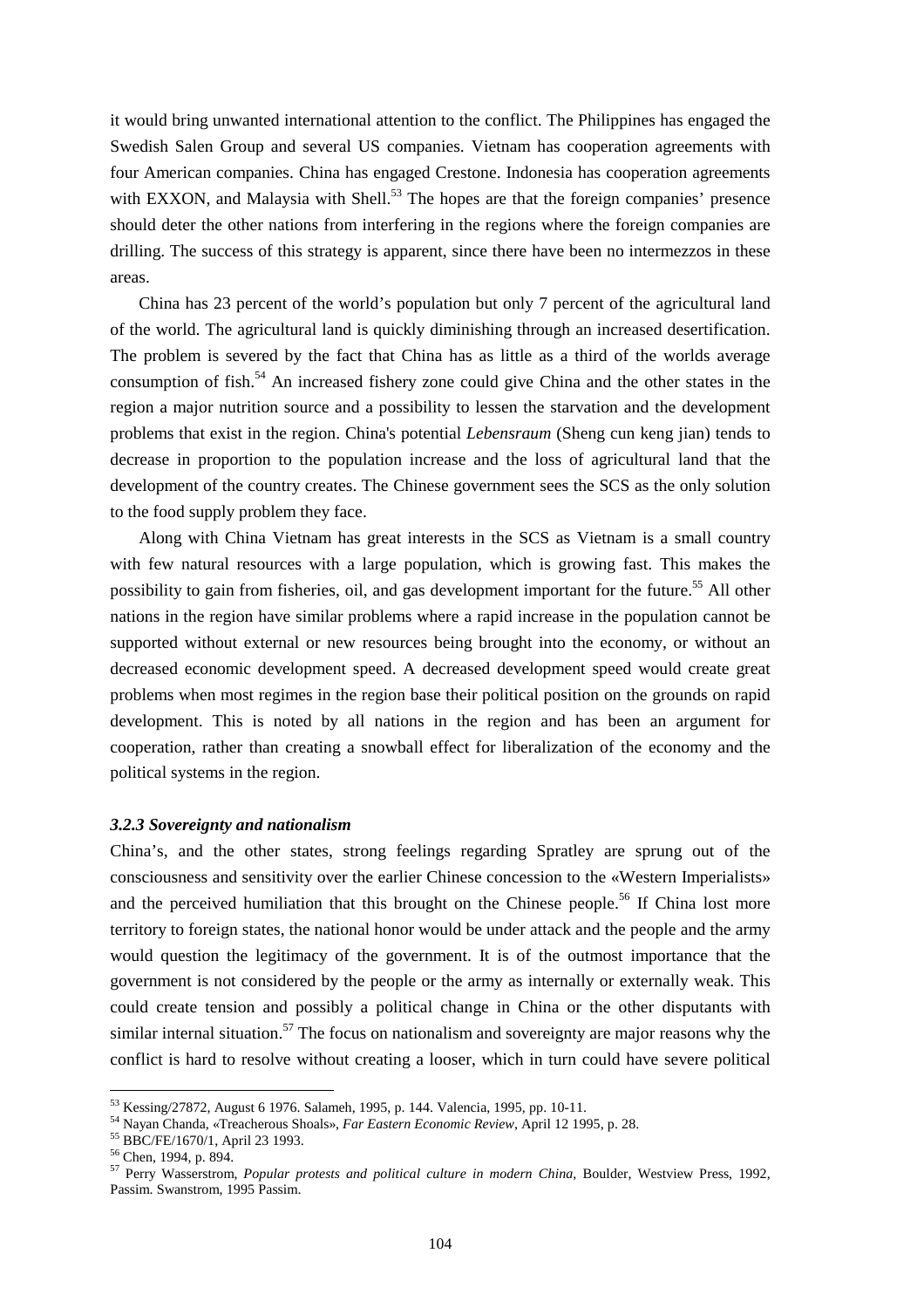consequences. The Chinese regime often and gladly uses a vocabulary that paints China as the victim and the other nations as the aggressors. A good example is how the communist party described the (re-) conquering of the Paracels in January 1974:

«*The army and the people on the Xinsha Islands (Parcel) succeeded in defending China's sovereignty and the territorial integrity by repulsing the attacks by the puppet troops of South Viet Nam who had violated China's territorial waters and air space, occupied Chinese islets and killed and wounded Chinese fishermen*.» 58

All parties in the conflict appeal to nationalism and the belief in the «mother country». China and Vietnam use the forces of nationalism most strongly in order to claim historical heritage and rights when seeking their people's support.<sup>59</sup> What has been said about China concerning nationalism and sovereignty, could also be applied to the other nations in the region. Newly established states such as Malaysia and Indonesia, maybe more than China, are concerned with not being seen as weak states. Many of the parties feel pressure from their people not to loose any territory, even if this internal pressure is not used in the propaganda. The internal problems and weaknesses of states caused by rebellions and secessionist movements could easily use any weakness in the government action to their advantage. This internal division makes compromises hard to reach.

#### *3.2.4 Analysis of the different claims*

The parties in the conflict base their claims on two different grounds:

-Historical demands (China, Taiwan, and Vietnam). China and Taiwan's demands are identical.

-«Modern» demands, such as sovereignty (all parties have those claims). Related to these demands there is an interest to use the islands and the archipelago in the area to further extend the territorial waters.

The conflicts in Paracel, Spratley, and the Gulf of Tonkin have roots in the beginning of the century, but it was not until the end of the Vietnam War that the states around the SCS started to take interest in the area primarily due to  $\delta$ <sup>60</sup>

It is hard to understand how important the SCS is for the Chinese. Chen Jie writes about how the international community sees China's claims on Spratley, and the other areas, in accordance with international law. Historical demands and possessions can be questioned by international law, but the Chinese see the area as a natural part of China and are of the belief that they should not have to demand something that has been, under *de facto* and *de jura* Chinese rule since the 1300-century.<sup>61</sup> According to Chinese sources, Spratley and Paracel were «discovered» by the Chinese, and there are Chinese texts that describe the area as Chinese

<sup>58</sup> *History of the Chinese Communist Party (1919-1990)*, Beijing, Foreign Languages Press, 1991, p. 363. 59 BBC/FE/2065/G1, August 4 1994.

<sup>60</sup> Milivojevic, 1989, pp. 70-73. Nayan Chanda, «Treacherous Shoals», *Far Eastern Economic Review*, August 13 1992, p. 15.

<sup>61</sup> Nayan Chanda, «The New Nationalism», *Far Eastern Economic Review*, November 9 1995, p. 22. Chen, 1994, p. 893. Chanda, 1992, p. 15.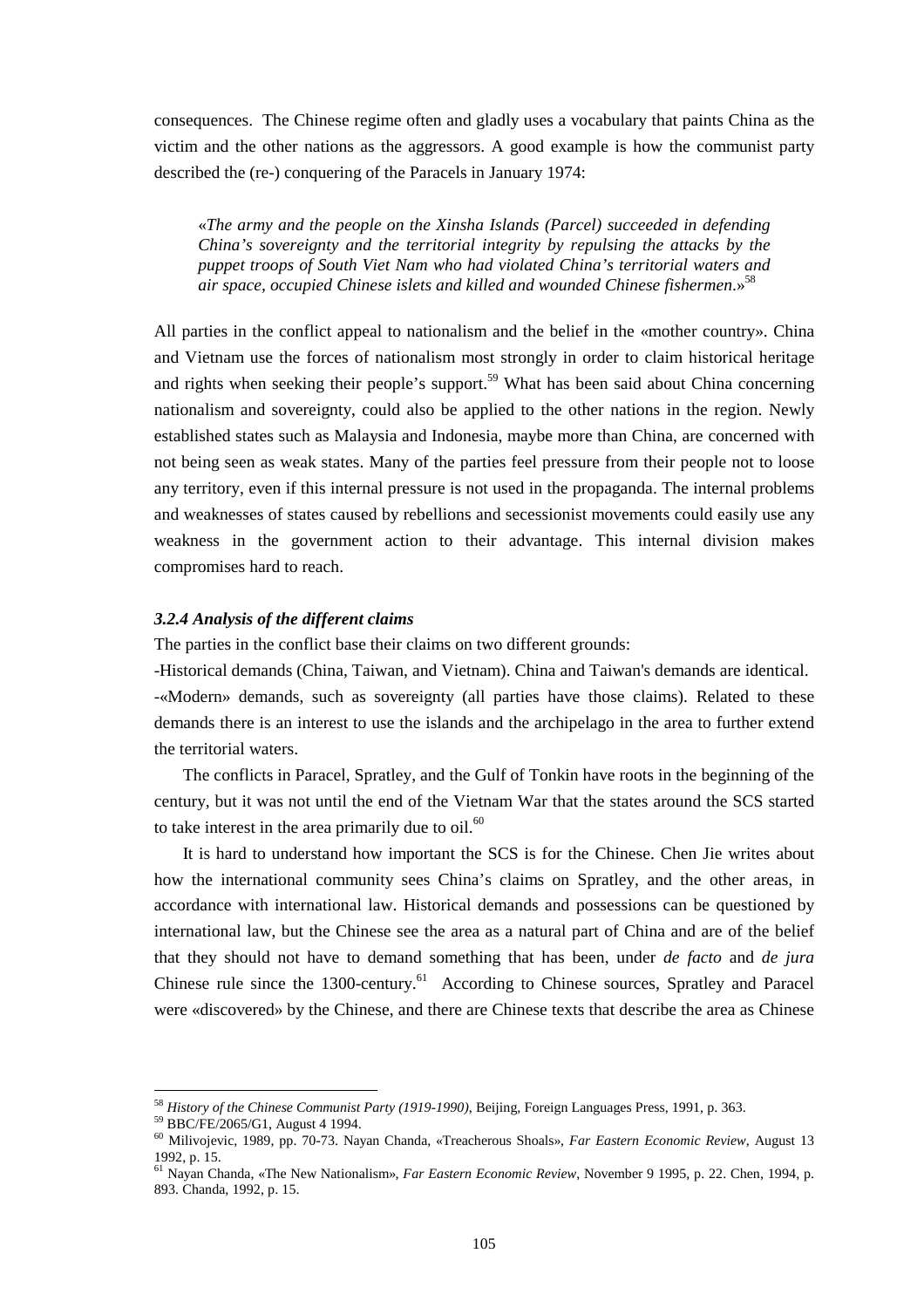since 300 AC. Harder to prove is that the area has been under  $de$  facto Chinese rule.<sup>62</sup> However, it is apparent that China sees itself as a victim of the aggression of the imperialists/ superpowers/regional states and will probably continue see itself this way until all Chinese territory is «once more» under Chinese rule.<sup>63</sup>

What China calls their «historical waters» consists of the area in the SCS where the Chinese people consider themselves to have preferential rights and historical claims, i.e. the whole region. $64$  The historical water is in the shape of a U and includes the Paracels, Tonkin, and the Spratleys from China to the border of the Philippines, down to Malaysia and Indonesia. China's demands are still unspecified to a large extent, and it is unclear if China will demand EEZ, continental shelves, and the formations above and under the sea. China has realized that it will be hard to defend its inclusive claims on the grounds of international law, and has refrained from the usage of legal terminology to specify their demands. The Chinese Congress has nevertheless passed a law about territorial water in which they claim the whole SCS, unspecified, according to the archipelagic principle in the Law of the Sea.<sup>65</sup> China's demands have, according to Wain, no relevance in modern international law, and are severely critiqued by experts on the Law of the Sea, who, among others, consider the claims of «Chinas' historical waters» as legally absurd.

Vietnam, in accordance with China, sees the region as a historical territory. Saigon claims that Vietnamese fishermen have used the region for centuries and that since then it has been under effective and continuous control by Vietnam.<sup>66</sup> In 1887, a border treaty was signed between China and French Indochina (Vietnam), which regulated the Gulf of Tonkin. Vietnam claims that this border is still valid, and hence should be respected by China.<sup>67</sup> Beijing has refused to do this, since it would give Vietnam two-thirds of the Gulf. The problem for Vietnam is that they have acknowledged Chinese sovereignty over all the three disputed regions during the wars against France and USA. It was not until 1973, when North Vietnam's relations with China became worse and North Vietnam gained an upper hand in the war against USA that Vietnam was strong enough to dispute Chinas claims.<sup>68</sup> On the 26 of November 1973, North Vietnam wanted to initiate negotiation on the disputed region with the motivation that Vietnam's acknowledgment of Chinese primacy could not be valid since Vietnam had been in war during that period and needed Chinese help.<sup>69</sup> In 1977, after the Vietnam War ended, Vietnam specified a 200 sea miles EEZ and a 12 sea-mile territorial water.

Malaysia, on the other hand, claims seven formations above sea level in southern Spratley, which all fall inside the border of Malaysia's continental shelf.<sup>70</sup> Malaysia's claim is primarily legal, and their historical claim to the area, although secondary, is especially strong and is

<sup>62</sup> *Kessings Reference Publication*, Border and territorial disputes, Harlow, Longman Group Limited, 1982, p. 280. Kessing/31149, October 23 1981.

<sup>&</sup>lt;sup>63</sup> Interviews and informal discussions with Chinese Scholars and diplomats from 1991-1998.

<sup>64</sup> BBC/FE/2376/G7/6-8, August 8 1995.

<sup>65</sup> BBC/FE/1316/C1/1-2, February 28 1992.

<sup>66</sup> Kessing/31149, October 23 1981.

<sup>67</sup> Kessings Reference Publication, 1982, pp. 280-281.

<sup>68</sup> Garver, 1992, pp. 1005-1006.

<sup>69</sup> Xue Mouhong (Ed.), *Dangdai Zhonguo Waijiao*, Beijing, Zhongguo Shehui Kexueyuan, 1987,pp. 271-273. 70 BBC/FE/2319/B2-3, June 2 1995.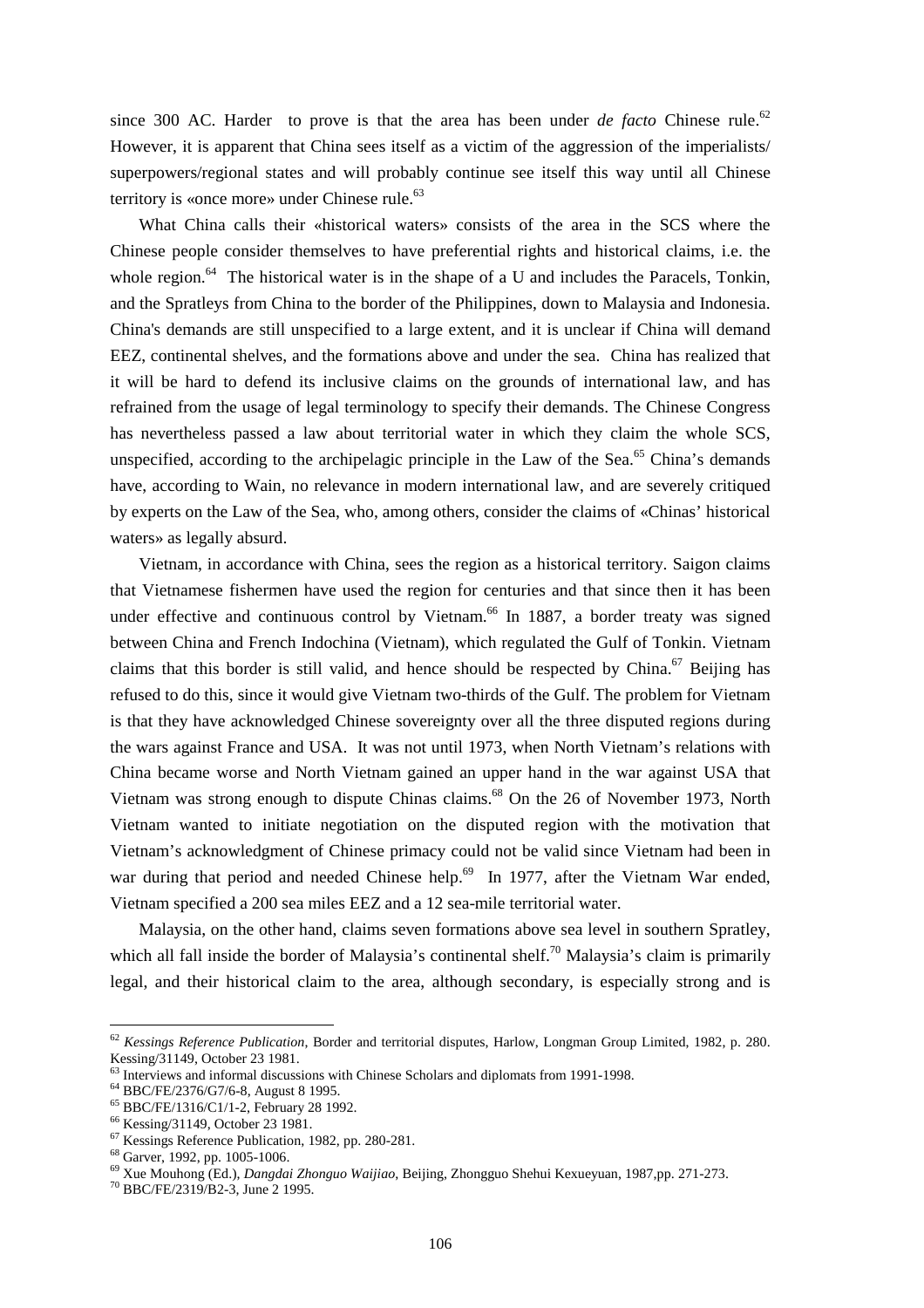sometimes used against China's historical argument.

The Philippines claims Spratley with historical arguments, but the region also has relevance for the state, both for its economic development and security reasons. The main argument is that Spratley is of major importance for the defense of the Philippines.<sup>71</sup> If a single aggressor would be in possession of Spratley, any invasion easily could be conducted. Spratley has, according to the Philippines, been under Filipino control and hence the claims from the other states are seen as legally without relevance. Manila has taken the position that the claims are so modern (1973) that they cannot be recognized as historical claims since the right to claim them on historical grounds has expired. The Philippines has never claimed the main island, which is approximately 320 km southwest of the largest group of the Spratley's, and subsequently the main island is outside the EEZ of the Philippines.<sup>72</sup>

Indonesia has a conflict with China over the territory that China regards as a part of its historical waters. The Natuna field, the scene of the dispute, is a major gas reserve for Indonesia and is jointly developed by Exxon and Indonesia.<sup>73</sup> The choice to involve an American company is strategic, since USA tends to support its economic interests with military means. The conflict has been dormant, but as China moves south in Spratley it actualizes.

# **4. The conflict management process**

#### **4.1 Negotiations**

#### *4.1.1 Formal negotiations between the parties*

There is a strong reluctance from China to internationalize the conflict management and/or let a regional organ interfere as a negotiator/mediator. This is due to the fact that a multilateral conflict management would lessen China's advantageous position in any bilateral negotiation with the other regional actors, who are much weaker.<sup>74</sup> During the Bandung Conference in Indonesia in July 1991, China explained that it did not support any conflict management process in the region by regional or external actors, i.e. China wanted all conflict to be resolved bilaterally between the involved countries.<sup>75</sup> China has pointed out that it supports a peaceful solution even if on a bilateral basis. The other states in the region prefer multilateral negotiations *with China* to lessen China's superiority. The ASEAN members still would like to handle the *intra-member* conflicts bilaterally and informally to avoid a split in the organization. All the parties in the conflict, except China, are today members of ASEAN, and would prefer a regional organ such as the ASEAN Regional Forum (ARF) to handle the conflicts that involve China.76 Valencia argues that China has developed a «Three No» strategy: «No» to internationalization of the conflict, «No» to multilateral negotiations, and «No» to specification

<sup>71</sup> Valencia, 1995, p. 8.

<sup>72</sup> Kessings Reference Publication, 1982, pp. 329-332.

<sup>73</sup> Valencia, 1995, p. 43.

<sup>74</sup> Niklas Swanstrom, *China's Foreign Policy Towards Southeast Asia: Continuity or Change?* Report for a joint project between Uppsala University and University Sains Malaysia, August 1997.

<sup>75</sup> Nayan Chanda, «Fear of the Dragon», *Far Eastern Economic Review*, 1995, p. 28. Garver, 1992, p. 1016. 76 Chen, 1994, pp. 895-898.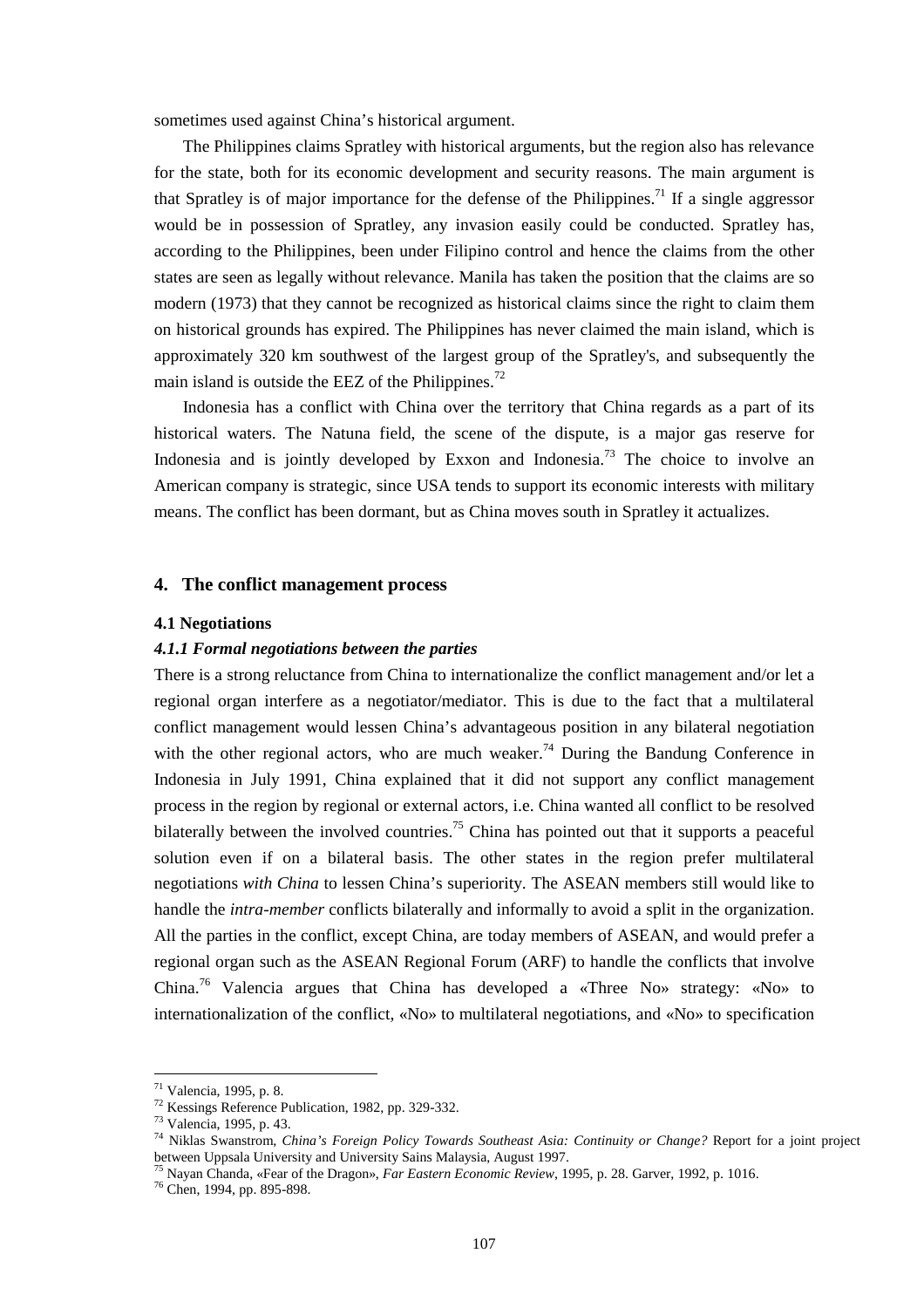of China's territorial demands.<sup>77</sup> These strategies give China an advantage in the negotiations, and it is hard to break China's deadlock. The fact that the parties cannot agree whether the negotiations and the conflict management process should be bilateral or multilateral is a problem that should not be underestimated. In March 1999, China still refused to initiate *formal* multilateral negotiations on a SCS resolution.<sup>78</sup>

Vietnam suggested in August 1974, that the Gulf of Tonkin should be divided according to the treaty between China and Vietnam (France) of 1887, which would give Vietnam two-thirds of the Tokin Gulf.79 This proposal was dismissed by China, which led to Vietnam's declaration of a 200 sea-mile EEZ. China has refused to declare an EEZ, for several reasons. The primary of these is that Beijing wants extended sovereign rights in its own EEZ.<sup>80</sup> China demands more control over the maritime resources and imposes rather significant restrictions on foreign vessels inside its EEZ. Beijing feared that if China declared an EEZ this could have a negative impact on their claim to historical rights in areas outside EEZ. Moreover this could lead to a militarized conflict with several of the states in the dispute which, in combination with China's weak legal claims in some areas, could led to international involvement in favor of the smaller nations. China therefore refrained from declaring an EEZ but held a *de facto* EEZ in which they follow the international EEZ rights. This changed after China declared a 200 sea-mile EEZ in 1996.<sup>81</sup> China and Vietnam conducted a few formal negotiations in the 1970's, but those were clear failures and created even more strained relations between the actors.<sup>82</sup> The relations were ultimately cut off after the Chinese invasion of Vietnam in 1979. From 1980 to 1989, no negotiations at all were conducted between China and Vietnam, partly due to the Cambodian conflict, but also due to the SCS conflict. In 1985, the Sino-Vietnamese relations slowly improved until the war in 1988 again ruined all the improvements. In 1989, the relations between Vietnam and China rapidly improved with several official visits by statesmen. At the beginning, this was nothing lasting, but showed a willingness to restart negotiations, including those regarding the maritime questions. $83$  It could be argued that, despite the mediocre successes, the improvements that were reached in 1989 worked as CBMs and created a new environment for negotiations.<sup>84</sup>

After Li Peng's speech in Singapore 1990, China and Vietnam met several times. The single most important meeting was in Beijing 5-10 November 1991, when an economic cooperation treaty, and a loose treaty about the management of the border conflicts was signed.<sup>85</sup> These efforts established a normalization of the relations between the states. Additional important meetings were held in Beijing on 8 August 1992, and in Hanoi in

<sup>77</sup> Valencia, 1995, p. 12.

<sup>78</sup> *The Straits Times* (Singapore), March 14, 1999. 79 Song, 1989, p. 993.

<sup>80</sup> Ibid, Passim.

<sup>81</sup> Zou Keyuan, *The Future of China's U-Shaped Claim*, Centre of Maritime Security and Diplomacy, Kuala Lumpur, 1998, p. 16.

<sup>82</sup> Ramses Amer, «Sino-Vietnamese Normalization in the Light of the Crises in the Late 1970's», *Pacific Affairs*, Vol. 67 (3), Fall 1994, pp. 358-365.

<sup>&</sup>lt;sup>83</sup> Ramses Amer, *Vietnam's policy on territorial conflicts*, Department of Political science, Stockholm, 1995.<br><sup>84</sup> Amer, 1994, p. 365.

<sup>85</sup> Kessing/38574, November 1991. BBC/FE/1519/A1/2, October 20 1992. BBC/FE/1557/A2/1-2, December 7 1992. BBC/FE/2311/B6, May 24 1995.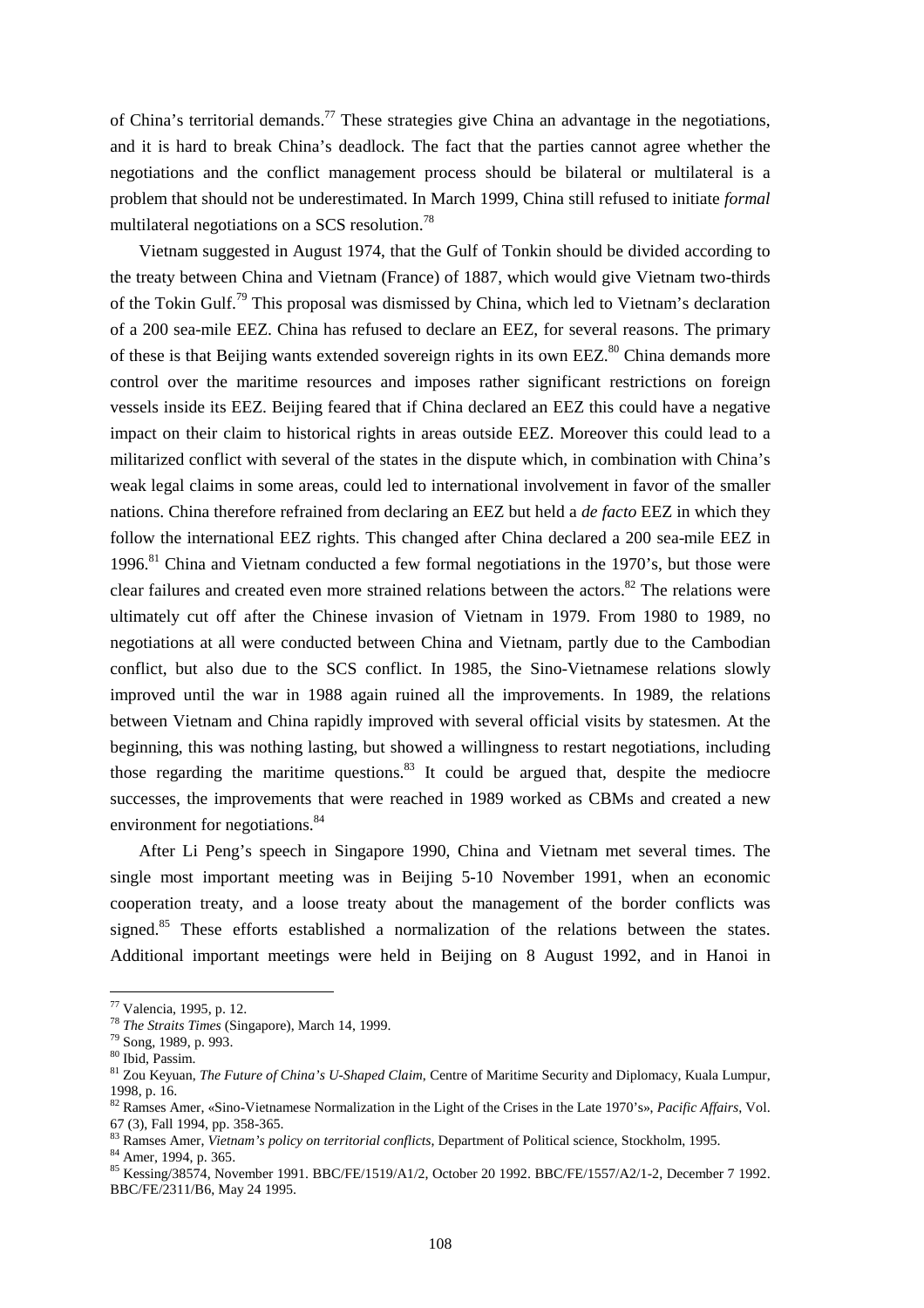December 1992, concerning the maritime border conflicts. Those meetings were of utmost importance, as it was high officials who meet, which indicates the importance of the meetings. In April 1997, ASEAN and China meet at the deputy foreign minister level in Anhui, China to discuss the dispute.<sup>86</sup> The parties agreed to meet again but China's unwillingness to agree to any formal agenda at this and for coming meetings was apparent.

ASEAN and China met to discuss the SCS at a joint summit in December 1997. The results were that China reinforced their unwillingness to discuss a resolution to the conflict in a multilateral fora and stressed that any multilateral discussions should be limited to «regional peace and stability». $87$ 

President Jiang Zemin and President Estrada meet in Kuala Lumpur in November 1998, to discuss the SCS and especially the increased tension at Mischief.<sup>88</sup> The meeting was considered positive and an agreement to leave the question to their respective Foreign Ministers was set. However, Estrada failed to convince Jiang to stop the construction on the Reefs.

The formal negotiations had a low impact on the conflict management process; this was due to the refusal of China to participate in formal negotiations.<sup>89</sup> China's weak legal standing in a adjudication or arbitration created a situation were China has to either forcefully occupy the region, or face a resolution that could be perceived as a failure by public opinion and the army in China. Rather than to face this possibility China has chosen to handle the conflict by other means, such as informal negotiations.

#### *4.1.2 Informal negotiations*

Vietnam and China have primarily used informal and bilateral negotiations, due to the fact that their relations have been severed from time to time. Vietnam and China held three informal meetings concerning the Cambodian conflict from 1989-1990, one in January 1989, one in May 1989, and one in February 1990. $90$  During those meetings, the confidence between the parties increased, despite a close failure during the second meeting, due to personal conflicts between the delegates. In June 1990, the parties met in Hanoi to discuss border delimitation and border trade. This failed and the negotiations broke down. Moreover, the Chinese and quite a few Vietnamese delegates clashed with Vietnam's Foreign Minister, Thach, which made further negotiations impossible.<sup>91</sup> A fifth and informal meeting was conducted in Chengdu, China with the condition from the Chinese that Thach would not attend. This meeting formed the groundwork that the later normalization was built upon, which was primarily arranged by solving the Cambodian conflict.<sup>92</sup>

 $^{86}$  BBC/FE, April 23, 1997.<br><sup>87</sup> *The Straits Times* (Singapore), December 12, 1997.

<sup>&</sup>lt;sup>88</sup> *Businessworld*, November 18, 1998. **89** The reasons to China's refusal to participate in the formal negotiations are further evaluated under the conflict issues.

<sup>90</sup> Carlyle Thayer, «Sino-Vietnamese Relations: The Interplay of Ideology and National Interest», *Asian Survey*, Vol. XXXIV (6), June 1994, p. 515.

<sup>&</sup>lt;sup>91</sup> Thayer, 1994. pp. 515-516. Interviews with Chinese and Vietnamese Foreign Service personnel in 1997-1998.

<sup>&</sup>lt;sup>92</sup> Cambodia was the Gordian knot that China and Vietnam had to solve before normalization could be reached. During the «Beijing Summit» 1991 China and Vietnam agreed how the conflict in Cambodia could be resolved and through that several new negotiations of other questions could be initiated. Thayer, «Comrade Plus Brother: The new Sino-Vietnamese Relations», *The Pacific Review*, Vol. 5, No 4, 1992, pp. 405-406.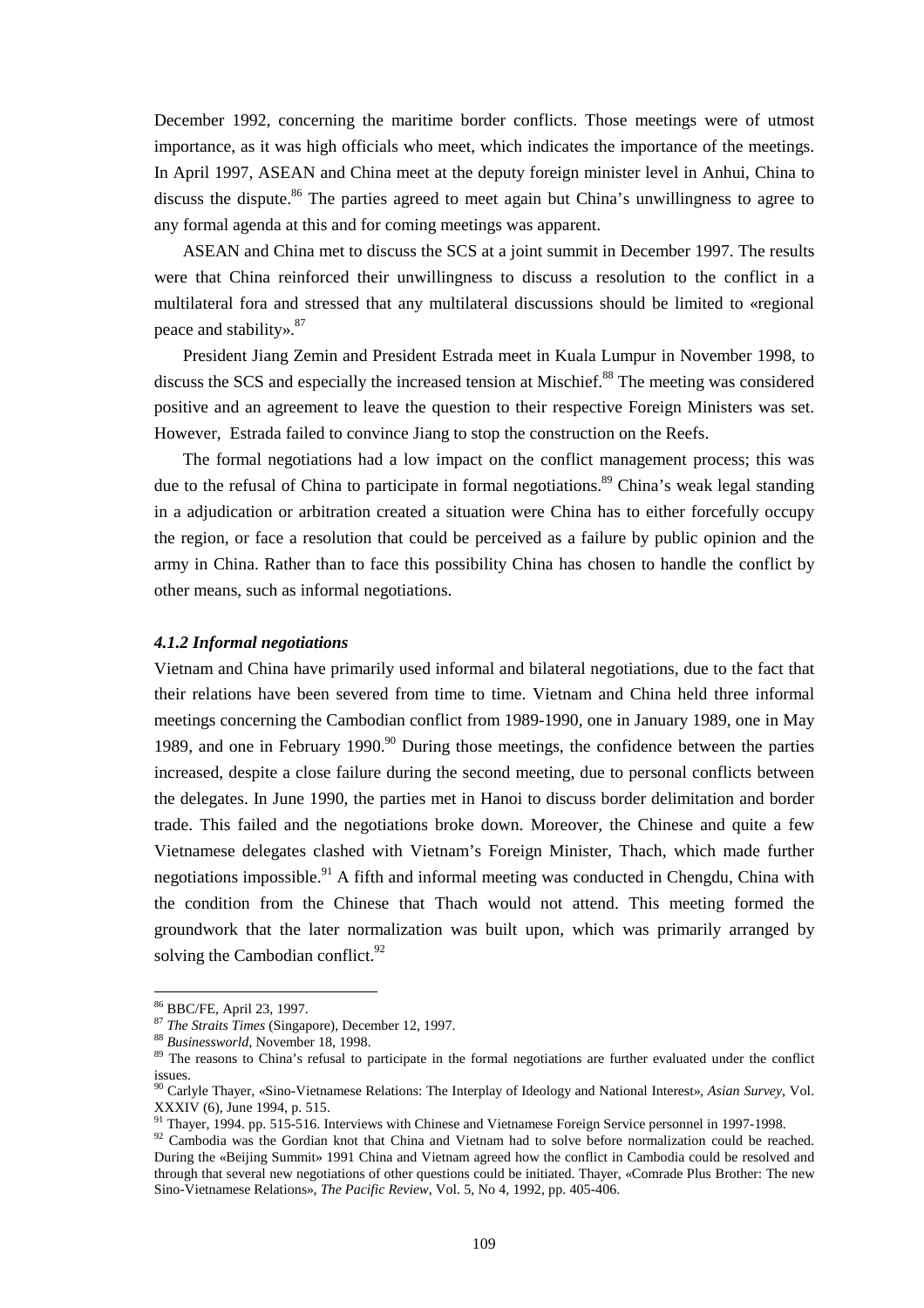The informal negotiations created the opening and the confidence that the disputants needed, since China and Vietnam could not meet formally without creating high expectations on positive resolutions that were likely to be politically dangerous. Hence, the parties needed to come together and discuss the issues without media coverage; this was arranged through the informal negotiations. The result was that the confidence between the disputants was increased and the parties could at least agree that a resolution of the conflict would not be easy. The informal negotiations created a new round of formal and informal negotiations that were ongoing in 1995.

Between 1993 and 1994, China and Vietnam decided to establish permanent expert groups to solve the maritime conflicts. They have conducted several meetings, which have been positive and constructive. This has led to increased confidence between the parties and more detailed meetings. $93$  The discussions concerning the Gulf of Tonkin achieved great progress between the 24-29 of August 1993 in Beijing, when the parties discussed the principles by which the conflict should be managed. The treaty was a direct result of the negotiations that were in progress in August. Both parties agreed not to do anything that would make the conflict management more difficult, and the expert groups would make a proposal of delimitation of the Gulf of Tonkin. If a solution could not be reached, the conflict would be «frozen», and a «joint venture» exploitation of the Gulf should be made a priority. Several turns of negotiation have followed this agreement and the discussions have been constructive and have increased the confidence between the actors.<sup>94</sup> It is easy to argue that both parties already realized that a solution would be very difficult, and the fact that the joint venture solution was already in progress when the discussions ended reinforces that conclusion (see section 4:3).

Both China and Vietnam have conducted several evaluations of the possible oil deposits in the region, and to a certain extent they have also started to drill for oil. This is a severe violation of the Treaty, but both parties argue that they have the right to drill and that it is the other party who is violating the Treaty.<sup>95</sup> The main problem seems to be that the territorial water and the EEZ are not clearly defined, and both parties claim that they have a legal right to use «their» territory, despite the Treaty.

A new informal negotiation round was initiated on Beijing May 17, 1995 and July 15 1995, in an attempt to create new CBMs, and to «freeze» the conflict until relations between the two improve.<sup>96</sup> This new attempt comes as a reaction to the earlier unsuccessful formal negotiations regarding the maritime border limitations. Vietnam and China held one official meeting in Hanoi between November 13-15, 1995, with the border conflicts on the agenda. Both sides agreed again that the conflict should be resolved peacefully and that the conflict should be «frozen» until a better moment came to solve it. This without mentioning any time-limit to the «freezing».<sup>97</sup> The result was also that the parties were obliged during the negotiations to consult

<sup>93</sup> BBC/FE/1620/A2/2, February 23 1993. BBC/FE/1780/G2-3, August 30 1993. BBC/FE/2085/B1, August 27 1994. BBC/FE/2140/B6, October 31 1994.

<sup>94</sup> BBC/FE/1957/B7, March 28 1994. BBC/FE/2160/B1-2, November 23 1994. BBC/FE/2273/G1, April 8 1995. BBC/FE/2340/B1 June 27 1995.

<sup>95</sup> BBC/FE/2130/B1-3, October 19 1994.

<sup>96</sup> BBC/FE/2307/G1, May 19 1995. BBC/FE/2356/G6, July 15 1995.

<sup>97</sup> BBC/FE/2463/B1/1, November 17 1995.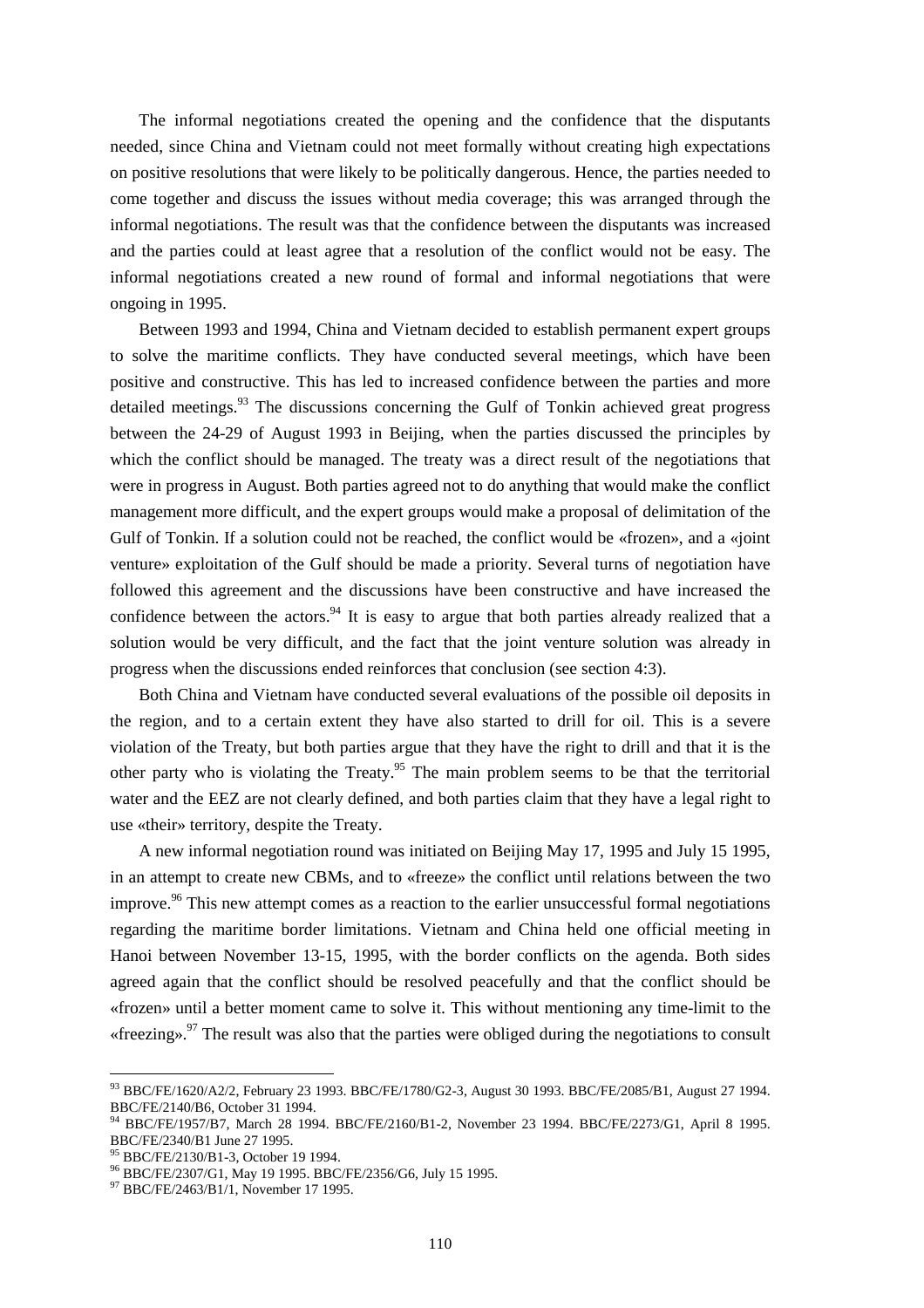LOS, but that LOS will not determine the final resolution. Vietnam concluded a serie of bilateral negotiations with China in July 1996 over the sea border where they established a code for handling the conflicts. It is unknown how much they relied on the LOS.<sup>98</sup>

Malaysia and China have had very good relations, over the SCS, and bilateral and «Informal Informals» have been conducted for a long time. China has claimed its «indisputable right» over the region, but has offered Malaysia certain financial rights and cooperation Treaties concerning the gas and oil exploration.<sup>99</sup>

China and the Philippines have intensified their bilateral negotiations since the Chinese occupation of the Mischief Reef. The result of the negotiations has been minor, but both parties agreed to restart the negotiations as soon as the time was ripe. The Philippines also claimed that the negotiations were a failure, although the Chinese claimed the negotiations were a success, since the two parties came to understand one another.<sup>100</sup> August 11, 1995, President Ramous and Mr. Wang from the Chinese Foreign Ministry met again and this time Ramous believed that the negotiations had been successful and also that future consultations were possible.<sup>101</sup> November 21, 1995, the Philippines and China signed a bilateral «peace Treaty» which will be the ground for a peaceful solution on the Spratley conflict.<sup>102</sup> There are also great hopes that this Treaty will be the background for a solution on the regional conflict over the SCS. The Treaty does not solve the conflict if it does not touch upon the delimitation of the region. The strength of the treaty is that it provides a framework for peaceful cooperation and continuous consultations over Spratley's on a bilateral basis, and through informal as well as formal channels. The informal channels have probably been the strongest forces leading toward a peaceful cooperation, compared to the official consultations, which have been weak and focused more on nationalist demands than on confidence-building between the actors. The Philippines and China held a series of bilateral and informal meetings concerning the increased tension over the disputed islands between 1996 to 1997.<sup>103</sup> The results were meager and the parties agreed on further meetings in the future. In August 1998, China and the Philippines agreed to initiate a bilateral workshop to study the legality of the implementation of the Chinese occupation of the Mischief reefs.<sup>104</sup> The workshop has been very low profile and nothing of substantial value has been published or stated.

China has claims on the Natuna archipelago, which is today controlled by Indonesia, but both parties deny that there is a conflict over the region.<sup>105</sup> The implication of this is unclear, as China has repeatedly refrained from defining its claims in the region, but still claims the whole «*Zhonguo Nan Hai*» (SCS). Indonesia does not recognize Chinese sovereignty over the region and has intensified its exploitation of the natural resources in the disputed area. One possibility is that the conflict that was between China and Indonesia has been reversed, and China no

<sup>&</sup>lt;sup>98</sup> BBC/FE, July 16, 1996. Interviews with Chinese officials and military officers in Beijing 1997.

<sup>&</sup>lt;sup>99</sup> BBC/FE/1968/B2, April 11 1994. BBC/FE/1997/G2, May 14 1994.<br><sup>100</sup> BBC/FE/2260/B3, March 24 1995. BBC/FE/2260/G1, March 24 1995.

<sup>&</sup>lt;sup>101</sup> BBC/FE/2381/G9, August 14 1995.<br><sup>102</sup> BBC/FE/2466/G1, November 21 1995.<br><sup>103</sup> BBC/FE, June 5, 1997. BBC/FE, June 3, 1997. BBC/FE, May 31 1997. BBC/FE, June 7 1996. BBC/FE, May 11, 1996. BBC/FE, March 16, 1996.

<sup>&</sup>lt;sup>104</sup> *Businessworld* (Philippines), August 6, 1998.<br><sup>105</sup> BBC/FE/2337/G1, June 23 1995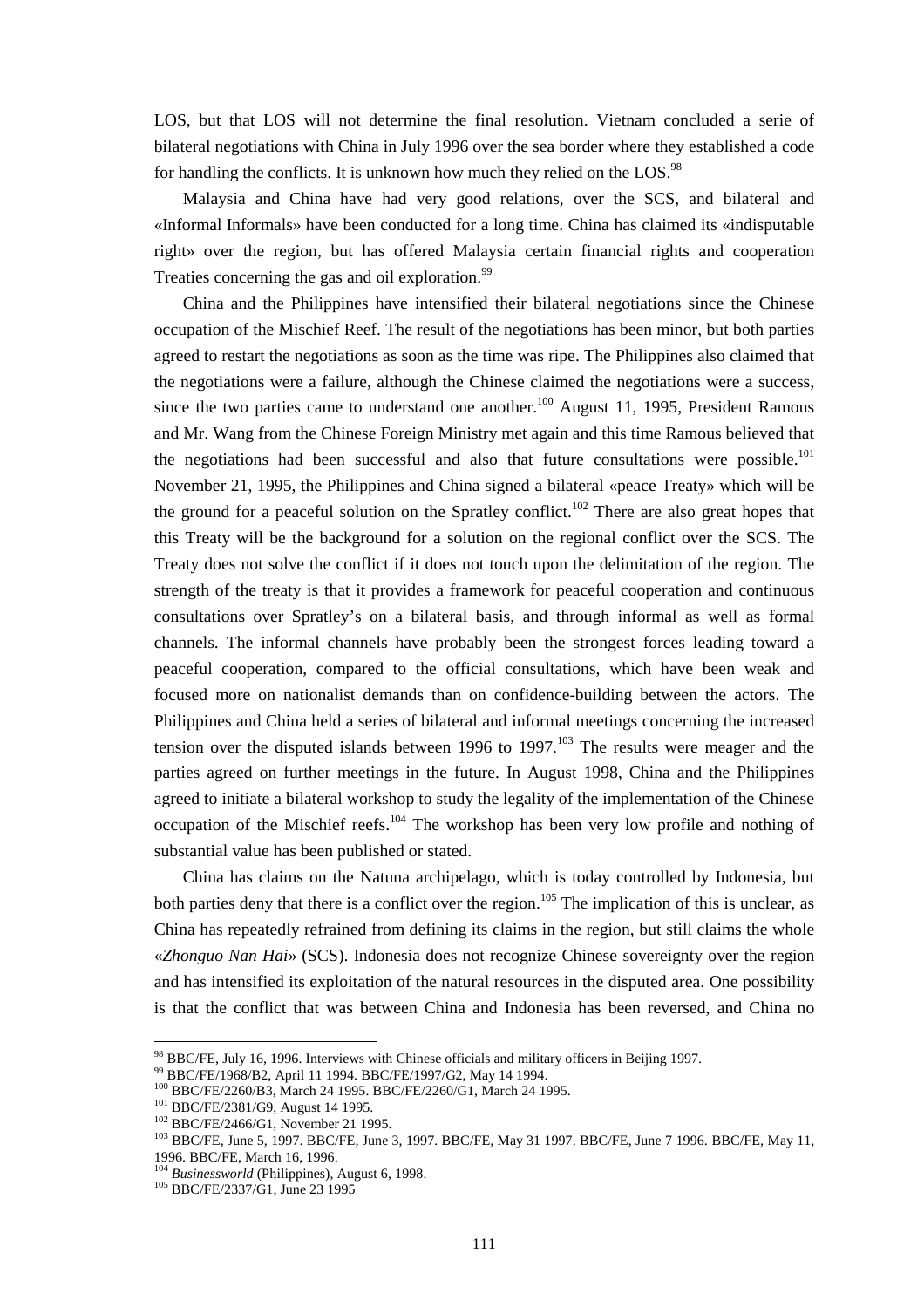longer claims the disputed area as their «historical water». Hence, this would be the first conflict that had been resolved, since it is no longer claimed by both parties. There are no known formal or informal negotiations regarding the claimed area, but there have been a few meetings that could be counted as Informal Informals.

During these new negotiations we can see the importance of the dual process of informal negotiations and formal negotiations. The informal negotiations reinforce the formal negotiations when these loose in momentum. It can even be claimed that the only conflict that could be seen as «resolved» was resolved by Informal Informals, which could indicate the strength of this form of negotiations.

#### **4.2 Discussions about «joint development».**

«Joint development» of the financial resources would probably be the most successful confidence building measure, which in turn could lead to a demilitarization of the region. China has actively worked for the establishment of a joint usage of the resource; this when the national economy is heavily depending on the regional stability. During a «workshop» in Bandung in July 1991, China proposed several cooperation areas and in August 1992, China offered all states a proposal on joint development in all areas that have a *bilateral* conflict.<sup>106</sup> During a state visit to China by the President of Philippines in April 1993, the Philippine President was positive towards joint cooperation and as late as March 1999, Manila was positive towards a joint development.<sup>107</sup> It is politically difficult to establish support for the Chinese proposals inside the other states. When the Filipino government «in principle» agreed to China's proposal for joint use of a Chinese-built station on Mischief, the opposition reacted strongly and created an uproar against the government.<sup>108</sup> Nationalism and national pride plays a strong part in any joint development or usage of the disputed area. The smaller states are reluctant to agree when they think it is on China's terms rather than on equal terms, especially after the Mischief incident. Vietnam, the Philippines, and Malaysia have received formal offers to join bilateral joint venture operations in the region and they have agreed to let expert groups from all states study the possibilities for such a solution.<sup>109</sup> It is hard for the smaller states to accept this offer when the offer does not acknowledge any other sovereignty over the region than China's. Moreover, the operations are only concerned with the geology and exploitation of oil and gas. Nothing touches upon regional security, which is of greatest interest for the smaller states. During the ASEAN Ministerial Meeting in Brunei, July 1995, China's Foreign Minister declared that China was willing to solve the maritime border conflicts with international law and UNCLOS.<sup>110</sup> China's «indisputable right» to sovereignty could, on the other hand, not be disputed by the court or any other nation, therefore making the legal procedure meaningless.

The joint venture operations have been a failure in practical matters, but as a confidence building attempt they have been far more successful. The disputants have been engaged in multilateral research projects over the maritime resources and the discussions over the conflict

<sup>&</sup>lt;sup>106</sup> BBC/FE/1461/A1-1, August 17 1992<br><sup>107</sup> BBC/FE/1674/A2-1, April 28 1993. *Financial Times* (London), March 11, 1999.<br><sup>108</sup> *Businessworld* (Philippines), November 25, 1998.<br><sup>109</sup> Chen, 1994, p. 899. Garver, 1992, pp.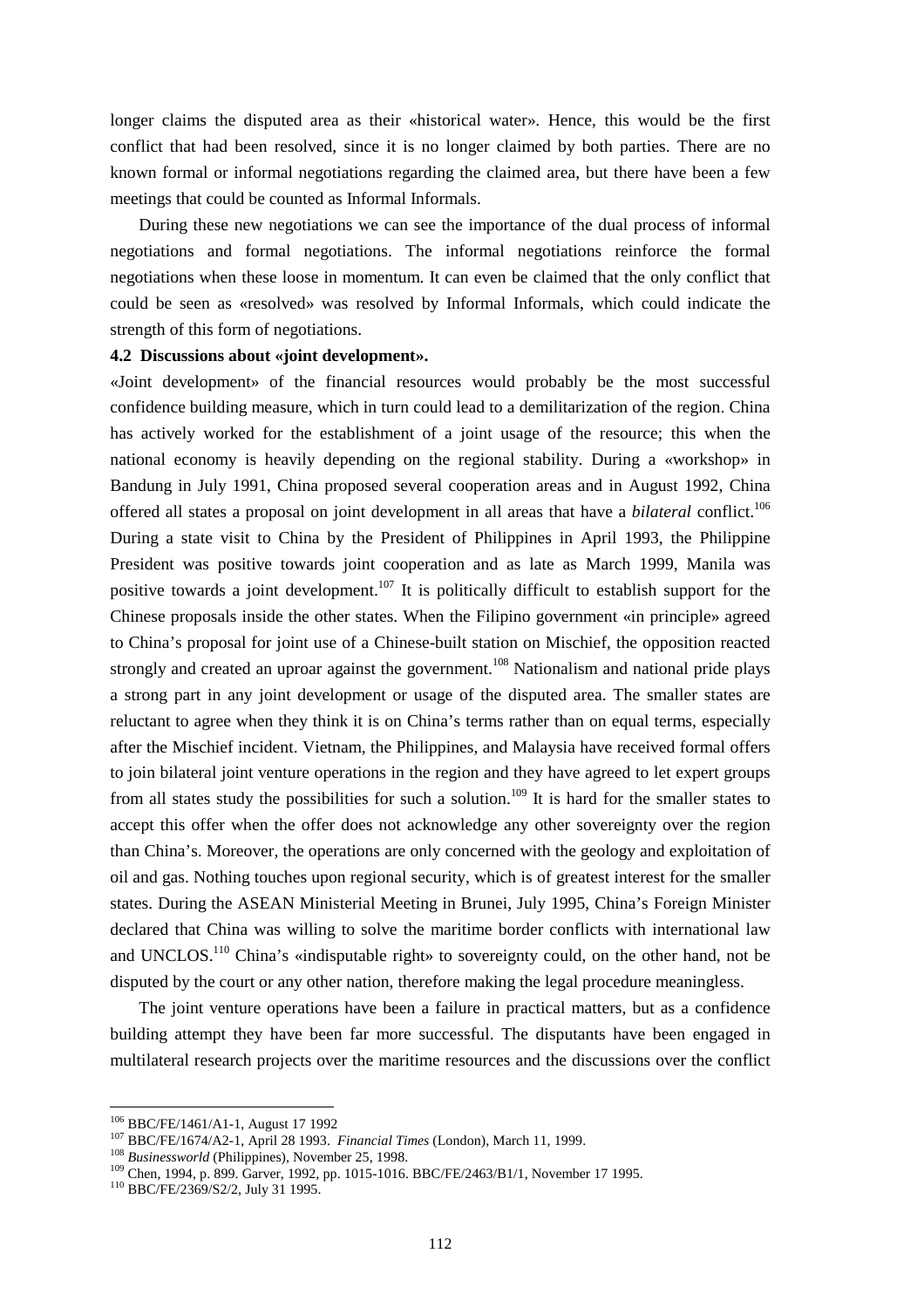issues have brought the actors closer together by creating a notion about the similarities between the problems all nations face.

#### **4.3 Confidence building measures**

 $\overline{a}$ 

There is a great need for CBMs in the SCS, and several researchers point out that progress has been made in that direction. However, more and deeper measures are needed to prevent the conflict from ending in a large-scale war. Jahwar has pointed out that the informality and the lack of institutionalization of CBMs suits Asia well and increases the level of fruitful conflict management. One of the reasons for this success is that most states are newly established or have internal legitimacy problems that make them sensitive to internal political pressure, causing them to shy away from formal agreement. Hence, a conflict is better than a bad agreement. The political system in Asia consists of a complex regime of negotiations where the primary goal is consensus. This prevents one party from loosing face, thereby preventing the acceleration of the conflict.<sup>111</sup> Informal negotiations handle sensitive issues better than formal negotiations, since the parties can avoid concrete decisions and the discussion can continue with other questions if so needed. By using informals, the states have effectively avoided addressing the nationalist sentiments in all countries. China refuses to let the negotiations be done multilaterally, but is positive towards multilateral CBMs. This will hopefully lead to a more positive attitude towards multilateral negotiations.

China has been invited to participate in the ASEAN Regional Forum (ARF) and the ASEAN Ministerial Meeting (AMM). This has created a significantly more relaxed atmosphere between China and ASEAN. China, in the beginning, claimed that ASEAN was created against China and its interests. Pragmatism has directed Beijing's interaction against the ASEAN members since 1989. This is partially due to the support ASEAN gave China after the Tiananmen incident and the bad international relations China had after 1989. However, China has been reluctant to engage in CBMs when they believed that this would create a status quo, which would be in favor for the other regional actors.

There are a large number of CBMs and it is hard to control their amount and impact on the conflict management process. Some of the CBMs we could use, for example tourism, business, cultural exchanges, are perceived to increase official visits and the ordinary people's understanding of one another. These CBMs are of utmost importance, but due to the difficulty of monitoring them, they will be excluded in this paper.

The Zone of Peace, Freedom, and Neutrality (ZOPFAN) has been a basic structure in ASEAN's attempts to create regional security without the involvement of the Superpowers (USA and the former Soviet Union). The organization has not been engaged as a third party in the negotiations as the treaty of ZOPFAN prohibits member states from getting involved in engagement, which could threaten the security of a member nation in ASEAN. ZOPFAN has worked as a basic declaration without binding clauses, with the purpose to use CBMs by

<sup>111</sup> Niklas Swanstrom, *Tiananmen incident 1989: Bargaining and political theater*, Uppsala University, Department of Peace and Conflict Research, 1995, pp. 13-14.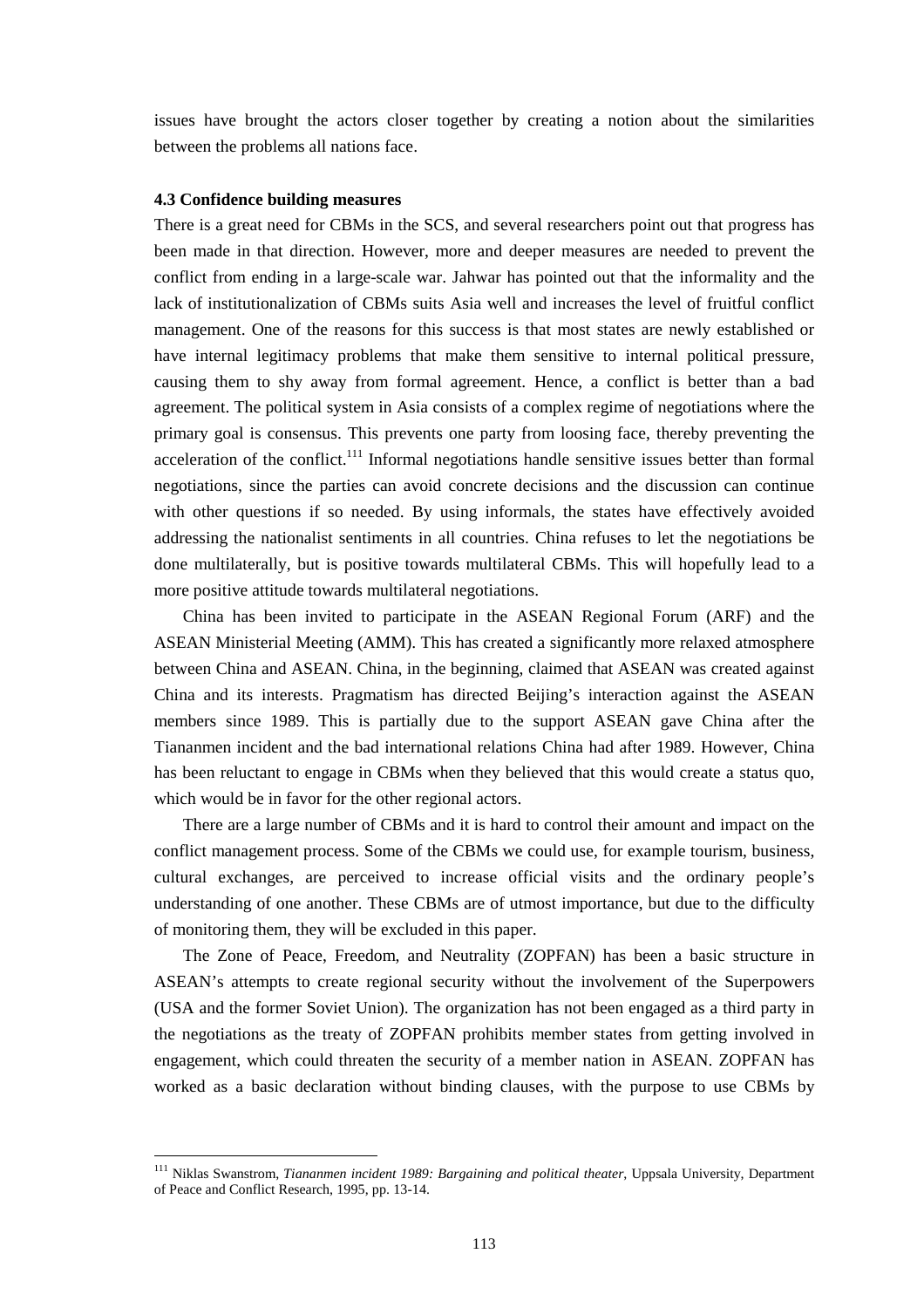showing the defensive and peaceful intent by the ASEAN states in the  $SCS$ <sup>112</sup> China has declared its unreserved support for ZOPFAN, and a nuclear free Southeast Asia, even if, according to Chinese sources, these will not affect the part of the SCS that belongs to China.<sup>113</sup>

Despite China's refusal of multilateral solutions, they have supported two major treaties, apart from ZOPFAN, which has been initiated by ASEAN and which have worked as CBMs: the Treaty of Amity and Cooperation, and the Declaration of ASEAN Concord. Both were written in 1976, and have had a positive impact on the security situation in SCS. The confidence between the ASEAN members has increased due to the these treaties, which has functioned as an indication of ASEANs defensive intentions. ASEAN's involvement in the peaceful solution of the Cambodia conflict indicates that the intra-ASEAN conflicts could be resolved even if their goals and intentions are strongly diverse. If ASEAN had the intention to solve the SCS dispute multilaterally they would have to solve the intra-ASEAN conflicts multilaterally, in order to make China consider it as a serious proposal. China can not understand why certain conflicts should be resolved multilaterally and others not. A main strategy for China has been to point out the intra-ASEAN conflicts and demand that they be included in multilateral negotiations, which ASEAN has thus far refused. China has repeatedly reassured the ASEAN members that China does not have expansionist or hegemonic intentions with its military build-up and that its military force will only be used in self-defense.<sup>114</sup> Between the ASEAN members there has developed a continuous CMBs process monitored through the organization of ASEAN. China and ASEAN have initiated several cooperation attempts concerning environmental protection, drug trafficking control, and anti-piracy activities, which have increased the confidence between the actors.<sup>115</sup> It has been a common interest between the disputants to keep USA and Russia outside the regional security structure. After the Mischief incident in 1995, ASEAN has become divided regarding this question. Especially the Philippines argues that USA brings stability to the region. Vietnam and China exchanged high military officials in January 1997, as a part of a confidence building program they established. The exchange is considered by the parties to be positive and help to ease the conflict.<sup>116</sup> The last week of March 1999 the Philippines and China held a meeting in Manila concerning further CBMs around the Spratley question. The purpose of the meeting was to lessen the recent tensions around the arrests of fishermen and the improved structures on the Mischief reef.<sup>117</sup> The parties agreed to continue the bilateral meetings in Beijing later this year.

Trade has developed rapidly in the region and the resulting financial interaction has increased the interdependence among the Asian states. As a result China has shown a strong interest for both bilateral and multilateral financial cooperation, even in fields outside the SCS.<sup>118</sup> Since the trade is dependent on a stabile regional system, closer financial cooperation

<sup>112</sup> Nagara, *One South-East Asia, One Security Doctrine?* ISEAS Trends, The Business Times, Weekend Edition, 1995 November 25-26, p. 1.<br><sup>113</sup> BBC/FE/2152/G6-7, November 14 1994.

<sup>&</sup>lt;sup>114</sup> Renmin Ribao (People's, Daily), February 2 1992. Renmin Ribao, June 11 1993, Renmin Ribao, June 16 1993.<br><sup>115</sup> Sheldon, «East Asian Security: The Playing Field Has Changed», Asian Survey, Vol. XXXIV, No. 12, December 1994, p. 1063.<br><sup>116</sup> BBC/FE, January 1, 1997.

 $117$  Los Angeles Times, April 1, 1999.<br><sup>118</sup> Shultz, 1995, p. 133.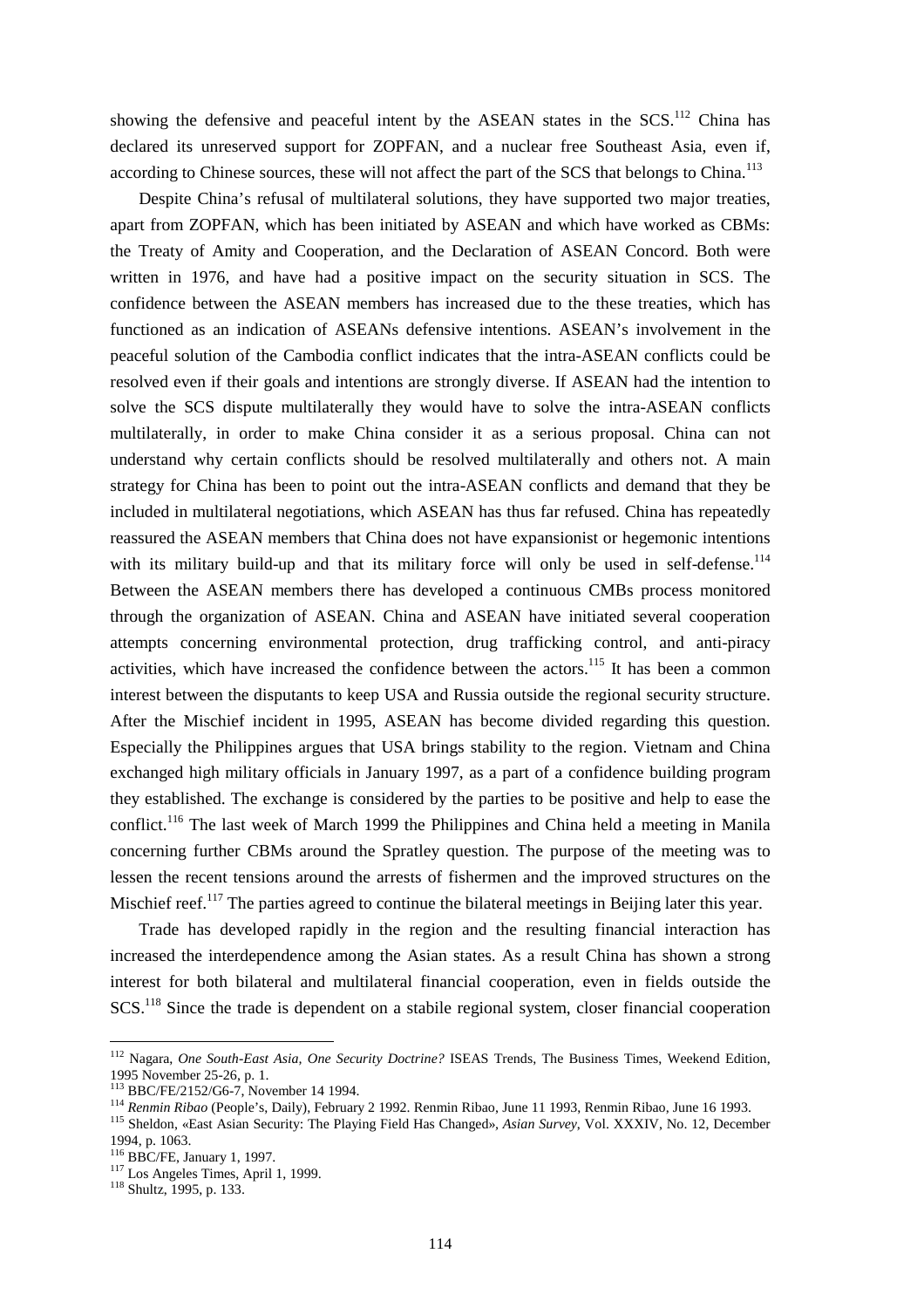between China and the other disputants would increase the confidence and hopefully strengthen the cooperation between the disputants regarding the security question.<sup>119</sup>

China has passed a proposal to the Vietnamese government that is based on general historical rights, and since Vietnam's historical rights are weaker than China's, Beijing would get access to most of the region. Vietnam would, on the other hand, get access to: a) fisheries b) trade navigation c) necessary naval forces for Vietnams immediate security. Other states in the region would get rights to trade navigation based upon their historical rights in the region as trading nations.120 Should Vietnam and the other disputants agree to this treaty, they would also have to agree to China's superior claims in the region and ultimately their sovereignty.

China has ended up with a dilemma. They could put military or political pressure on to the other disputants, but this could easily isolate China financially in the region. The other disputants are unable to use militarily means to secure their claims, but economic sanctions could be efficient, since 13 percent, and an increasing number, of all China's exports go to the disputants.<sup>121</sup> China has realized that the financial factor makes it important to solve the conflict without military means in order to secure trade relations.

One of the single most important multilateral advancement that the regional states have reached in the SCS conflict is the increased transparency in military matters between the different states. It has become easier to control troop movements, and there are hopes to create a de-militarized zone.<sup>122</sup> The bilateral negotiations and solutions have shown themselves to be more efficient, since China has repeatedly refused to participate in multilateral negotiations, even informal ones. The multilateral CBM are, as Akashi points out, the only form that in the long run could create a deep and lasting resolution.<sup>123</sup> The multilateral negotiations have no quick solutions but as we have seen in the conflict process and regarding the dispute questions, they can not be resolved without multilateral solutions.

We can see that during the process so far the CBMs are of utmost importance for the conflict process. Trust is lacking between the disputants and even informal negotiations have been hard to initiate. A three way process is beginning to appear; informal and formal negotiations are reinforcing each other, but the CBMs are a third factor that comes in and strengthens the confidence between the actors.

### **4.4 Negotiations through regional actors**

# *4.4.1 Negotiations through ASEAN?*

Before the Cold War ended ASEAN was blocked as a negotiator or mediator, since to a high extent it followed the US interests in the region. When ASEAN was founded, it had an interest in regional security, but with the 1976 Concord Treaty, a common security policy was excluded. However, all states have indicated an interest in the common security problem.

<sup>&</sup>lt;sup>119</sup> Niklas Swanstrom, Asia: A Future in Peace or Conflict, Swedish Foreign Ministry, Stockholm, 1998.<br><sup>120</sup> BBC/FE/2376/G8/6, August 8 1995.<br><sup>121</sup> Shultz, 1995, p.133.<br><sup>122</sup> Findlay, *South-east Asia and the new Asia-Pa* University Press, 1994. pp. 134-135.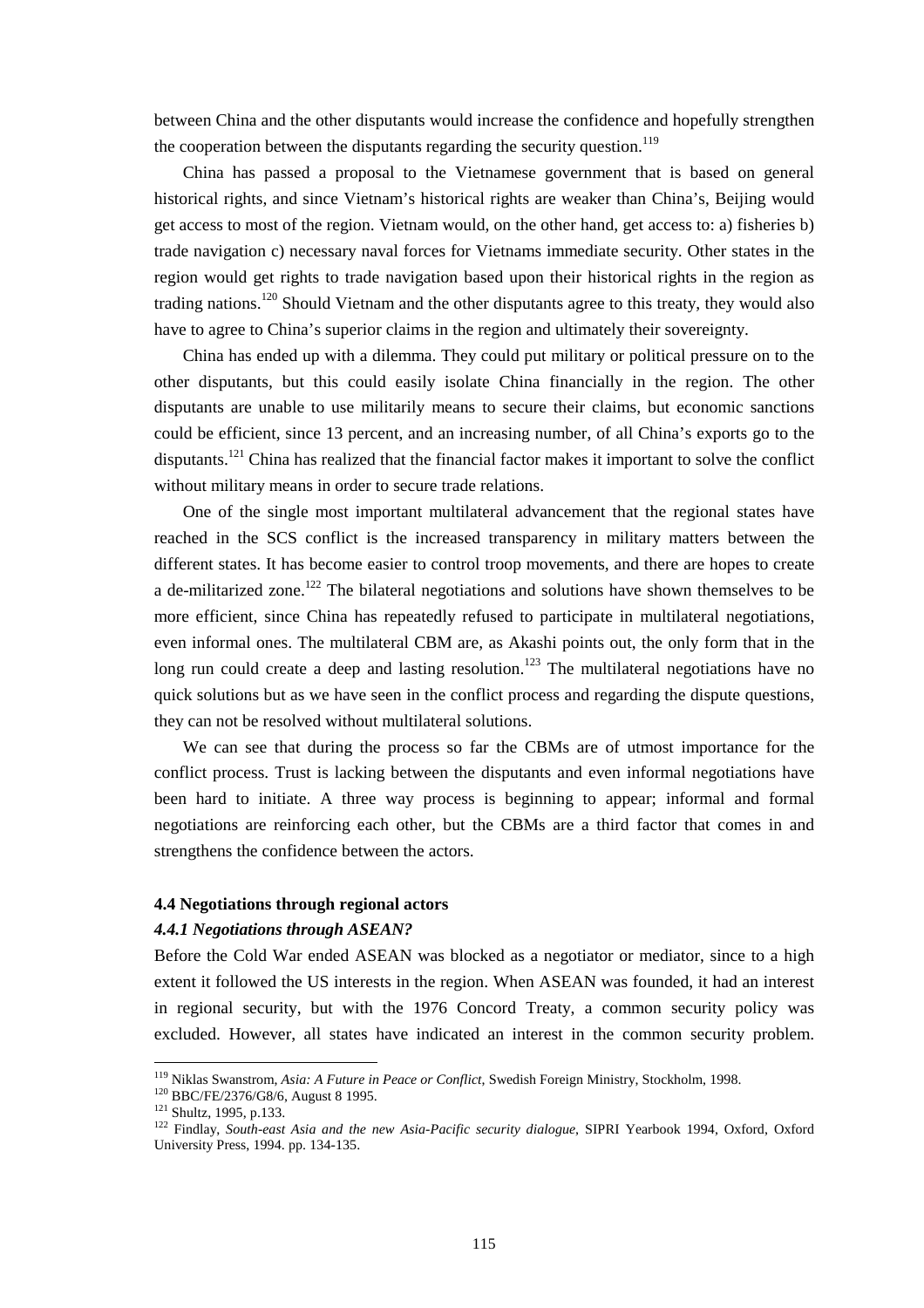Indonesia has shown the greatest interest, which is important as it has significant political weight in ASEAN.

Under the Bali Summit of 1976, ASEAN offered the Indo-Chinese states a framework for peaceful conflict resolution, but Vietnam was reluctant to accept the Treaty, which they believed was initiated by USA against Vietnam.<sup>124</sup>

ASEAN started to view the security situation in the SCS as critical after the Cold War and primarily the perceived Chinese expansion southwards. The need to be able to solve the conflicts became alarming and ASEAN jointly proclaimed in Singapore, January 1992:

 *«ASEAN could use established fora to promote external security dialogues on enhancing security as well as intra-ASEAN dialogues on ASEAN security cooperation.»*<sup>125</sup>

This indicates that ASEAN sees for itself the new great ambition as a security creating body in the region. As a reaction to China's increased presence in the region, the Foreign Ministers met in Manila, June 1992. This led to the «ASEAN Declaration on the South China Sea» that points out the importance of peaceful cooperation.<sup>126</sup> The declaration spells out the fundaments for resolving the maritime disputes with multilateral negotiations. This is the first formal declaration directed towards the SCS dispute, and primarily towards China. This Treaty is a formalization of the multilateral negotiation process, which China wanted to avoid, but even if the Treaty only formed the base for further negotiations, this is an important break from the bilateral and informal negotiations. The Hanoi plan of Action (HPA) adopted by the ASEAN leaders *called* for the drafting of rules and procedures for the operation of a proposed council to resolve the SCS dispute.<sup>127</sup> China has so far not responded to this proposal and any drafting, known to the author, is not done and will be useless without the participation of China.

China has expressed a wish to increase the negotiations with ASEAN, as a unit, regarding questions such as economic development and political stability.<sup>128</sup> ASEAN has, as earlier noted, problems mediating in a dispute were several members are involved, but Singapore, Indonesia, and Thailand have offered to mediate in the conflict, even if Singapore and Thailand have expressed concern over being involved in a possibly greater regional conflict.

The ASEAN Post-Ministerial Conference (ASEAN-PMC) has worked as an instrument for the ASEAN members to discuss the security in the region on ASEAN terms. ASEAN-PMC was also a driving force in the ASEAN Regional Forum (ARF) whose main goal was to use preventive diplomacy and strengthen the regional dialogue. China has shown a great interest in participating in the conferences and ASEAN has also shown a great interest in integrating

 <sup>123</sup> Akashi, *Emerging security and Confidence-building Priorities*, Disarmament: Confidence and Security-building Measures. United Nations, New York, 1991. Akashi, *Summary of Debate*, Disarmament: Confidence and Securitybuilding Measures, United Nations, New York, 1990.<br><sup>124</sup> Kessing/27872, August 6 1976. Indo-China is here Vietnam, Laos and Cambodia.

<sup>&</sup>lt;sup>125</sup> Singapore Declaration of 1992, ASEAN Heads of Government Meeting, Singapore January 27-28 1992, Press release.

<sup>126</sup> BBC/FE/1441/A1/1, July 24 1992. Valencia, «Spratley Solution Still at Sea», *The Pacific Review*, Vol. 6, No. 2, 1993, p. 156.

<sup>&</sup>lt;sup>127</sup> Businessworld (Philippines), December 17, 1998.<br><sup>128</sup> BBC/FE/2152/G1, November 14 1994.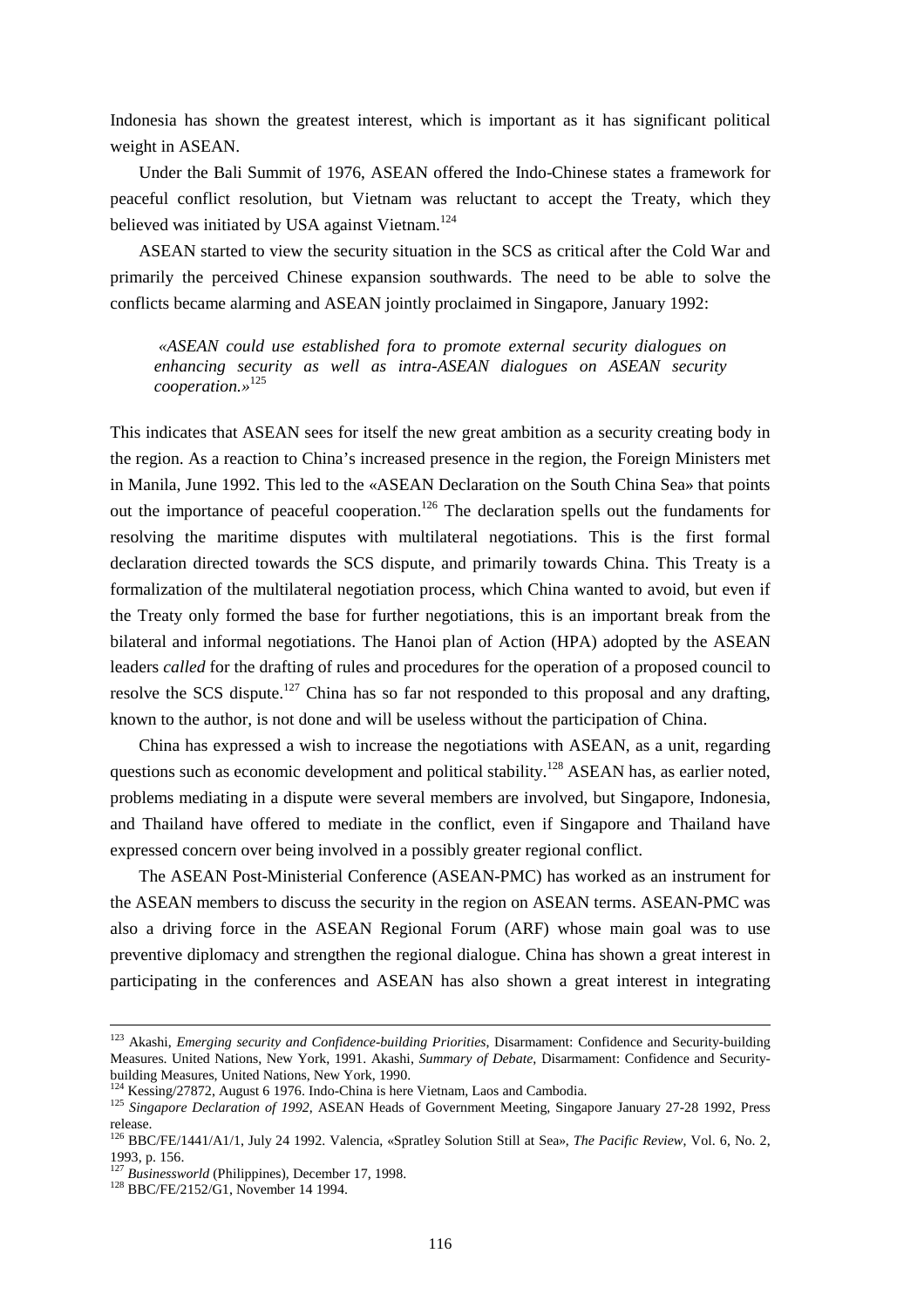China in the dialogue. $129$ 

# *4.4.2 ARF as a forum?*

ARF was created in July 1994, to function as a forum that included all regional actors as members and the most important external actors in order to handle conflicts, i.e. prevent tension and potential conflicts from becoming militarized.<sup>130</sup> After the resolution of the Cambodian conflict, there was a need for an informal forum to handle the regional disputes, since ASEAN proved unable to handle them.<sup>131</sup> Many scholars have been skeptical of the effectiveness of ARF and some, such as Emmerson, have asked if ARF is «all bark and no bite».<sup>132</sup> Lim even argues that the «ARF is doing little more than giving China opportunities to divide and rule.<sup>133</sup> This view was not shared by China, who was initially negative to ARF, since they were afraid that ARF would interfere in their «internal business», i.e. SCS. China underwent great change after 1995, and viewed the confidence building effect of ARF to be of utmost importance. China has partly accepted ARF as a forum for «discussions» and this has been possible when the decision, if taken, has been by consensus.<sup>134</sup> China's Foreign Minister Qian intends to use ARF as a CBM to «prove» that China does not have hegemonic and aggressive intentions. It has been hard for the other nations to believe China after the Mischief incident, when their rhetoric was far from their actions<sup>135</sup>, even if this changed towards a much more active cooperation within ARF in 1996.<sup>136</sup> In 1996, there was a fundamental change in China's view of ARF and military officials became involved in the deliberations. By 1997 China co-chaired an ARF meeting on CBM's with the Philippines. $137$ 

During ARF's first meeting in Bangkok in 1994, the primary issues on the agenda were security, CBMs, and a framework to handle conflicts.<sup>138</sup> The main purpose of ARF is to bring forward the different problems and to function as a forum for CBMs, which should have a longterm impact. Chuan has pointed out that the informality and comfortable level of integration of the forum is of utmost importance for China, and has increased the success of the negotiations. Leifer has even suggested that Singapore's Foreign Minister Jayakumar had China in mind

<sup>&</sup>lt;sup>129</sup> BBC/FE/1401/A2/6, June 8 1992.

<sup>&</sup>lt;sup>130</sup> The members in ARF (1999) were: ASEAN, EU, USA, Japan, Canada, Australia, New Zealand and South Korea. ARF has regularly had China, Russia, Laos, Papua New Guinea and Vietnam (now member) as guests during the ARF meetings. Hiebert, Treading Softly, Far Eastern Economic Review, August 3 1995, p. 5. Jusuf Wanandi, «ASEAN's China Strategy: Towards Deeper Engagement», *Survival*, Vol. 38, No. 3, Autumn, 1996, p. 120. <sup>131</sup> Acharya, 1993, p. 3. There has been a divide between the members whether ARF should be informal or formal.

The division goes between the West and the East, Asia believes that formal negotiations would spoil more that it would help and that the region needs the «slack» informal negotiations creates. The West believes that we should do everything according to formal and established rules and minimize the «slack» in negotiations.

<sup>&</sup>lt;sup>132</sup> Emmerson Donald, «Indonesia, Malaysia, Singapore: A regional Security Core?», in Ellings Richard & Sheldon Simon (eds.), *Southeast Asian Security in the New Millennium, New York*, M.E.Sharpe, 1996, p. 34. ARF might be «toothless by design» when it was formed to create regional security norms through informal discussions that will deligitimize the use of military force. Sheldon Simon, «Alternative Visions of Security in the Asia-Pacific», *Pacific Affairs*, Vol. 69, No. 3, Fall 1996, p. 395.<br><sup>133</sup> Lim Robyn, «The ASEAN Regional Forum: Building on Sand», *Contemporary Southeast Asia*, Vol. 20, No. 2,

August 1998, p. 115.<br><sup>134</sup> Sheldon, 1994, p. 1052.

<sup>&</sup>lt;sup>135</sup> Chanda, *Gentle Giant*, Far Eastern Economic Review, August 4 1994, p. 15-16.<br><sup>136</sup> Beijing Review, Foreign Minister Qian Qichen, August 12-18, 1996.<br><sup>137</sup> Foot Rosemary, 1998, China in the ASEAN Regional Forum», *A*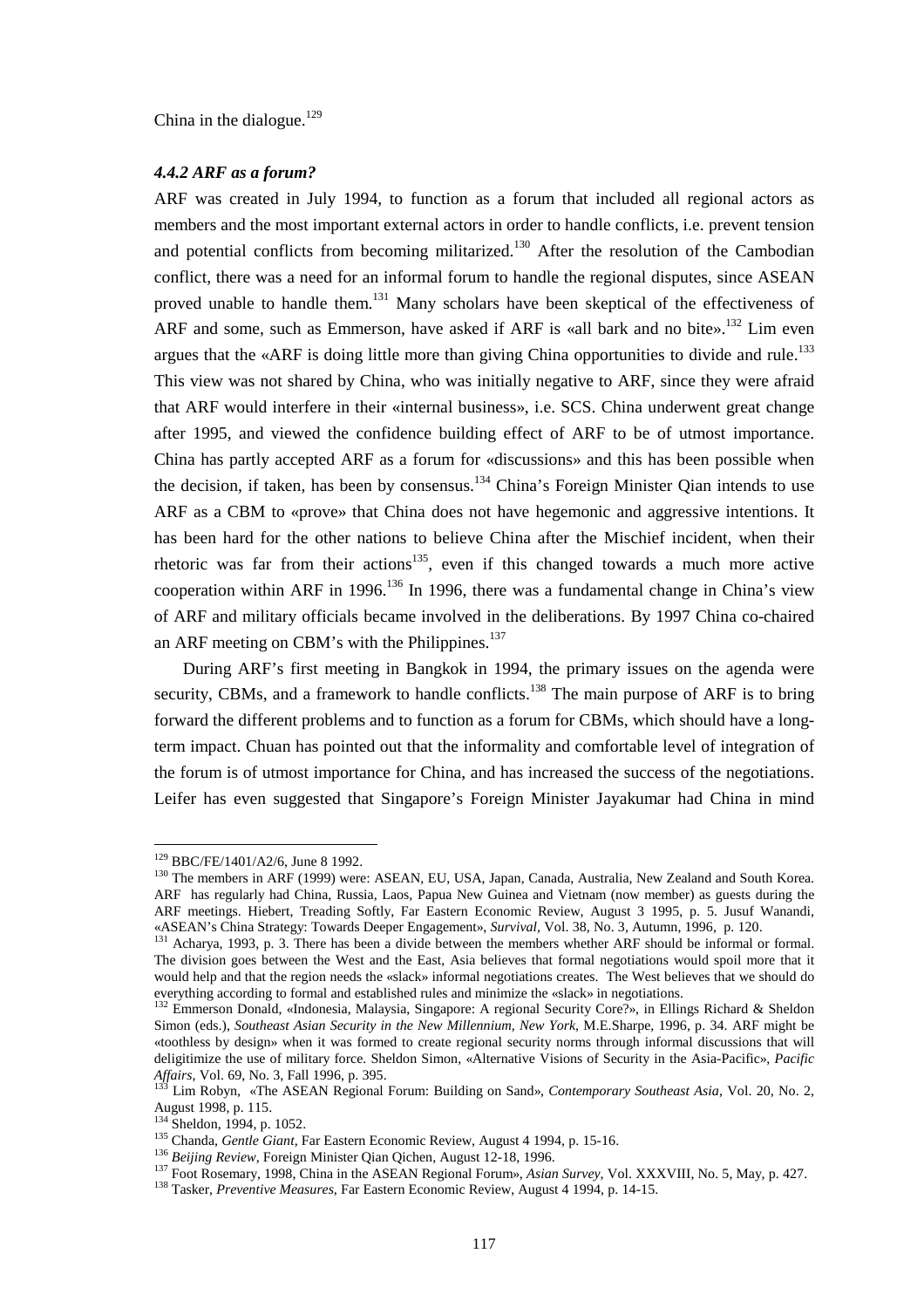when he argued that the creation of a multilateral security framework should be at a «pace comfortable to all».<sup>139</sup> Acharya claims that the ARF has the possibility to develop norms and principles for intra-state cooperation, preventive diplomacy, and CBMs. If Acharya is right, this could be of great importance for future negotiations and conflict management processes.<sup>140</sup> Before 1996, ARF was reluctant to engage China in a dialogue since they were afraid that China would turn its back on the organization. This changed after the maritime crises between China and the Philippines in 1995, when the SCS was discussed explicitly at a meeting in Brunei with the purpose to find a conflict management process that would fit the region.<sup>141</sup> ARF analyzed the discrepancy between China's rhetoric and actual action. China once more declared itself as ready to solve the conflict according to international law, but that Beijing's «indisputable» right to the region must be respected.<sup>142</sup> The value of China to once more declare its peaceful intentions was negligible, and in the end of 1995, the preparation for a military confrontation with China became predominant.<sup>143</sup> China was very reluctant to engage in ARF before mid-1996, and as late as July 1996, China refused to see ARF as an alternative to bilateral negotiations.<sup>144</sup>

What caused the changes in 1996? There are signs pointing toward the fact that China grew more accustomed to ARF's political structure and decision-making structure. The fact that ASEAN controls the organization and that it has proved to respect the principles of sovereignty and non-intervention in internal affairs, has made China trust ARF. China has, moreover, tried to solve many of its border conflicts, such as the Sino-Russian border conflict, and indicated that Beijing is willing to solve all conflicts and possibly set the sovereignty question over the SCS aside if necessary.<sup>145</sup> Quickly thereafter, in April 1997, there was an agreement between ASEAN and China to put the SCS conflict on the Agenda. The change is basically from a bilateral to a multilateral approach, this became possible as a large part of the meetings were informal and based on consensus. Beijing has accepted that there are overlapping claims in the SCS conflict, which would most likely have been impossible without the positive effects of ARF. Manila raised the question of the Spratley's at the ARF-Intercessional Support Group on Confidence-Building Measures in Bangkok March  $3-5$ ,  $146$  The Philippines hoped to internationalize the question, but China refused to let it be discussed through ARF, and instead referred to the coming bilateral meeting with the Philippines in Manila on March 23, 1999. The internationalization of the SCS dispute is resisted, not only by China, but also by most members in ASEAN. The Philippines tried to expose the conflict at an Asia-Europe (Asem) meeting in Berlin, but getting the dispute on the agenda was vigorously opposed by the other states.<sup>147</sup>

There is still, however, a reluctance to formalize the process, and any attempt to let a third

<sup>&</sup>lt;sup>139</sup> Leifer Michael, The ASEAN Regional Forum, p. 36.

<sup>&</sup>lt;sup>140</sup> Acharya, *An Asia Pacific concert of powers*, ISEAS Trends, The Business Times, Weekend Edition, No. 63, 1995 November 25-26, p.1.<br><sup>141</sup> BBC/FE/2370/S2/2, August 1 1995.

<sup>&</sup>lt;sup>142</sup> BBC/FE/2370/S2/3, August 1 1995.<br>
<sup>143</sup> Swanstrom, 1997.<br>
<sup>143</sup> BBC/FE, July 24, 1996. BBC/FE, January 17, 1996.<br>
<sup>145</sup> BBC/FE/2597, April 27, 1996.<br>
<sup>146</sup> Businessworld (Philippines), March 9, 1999.<br>
<sup>147</sup> Business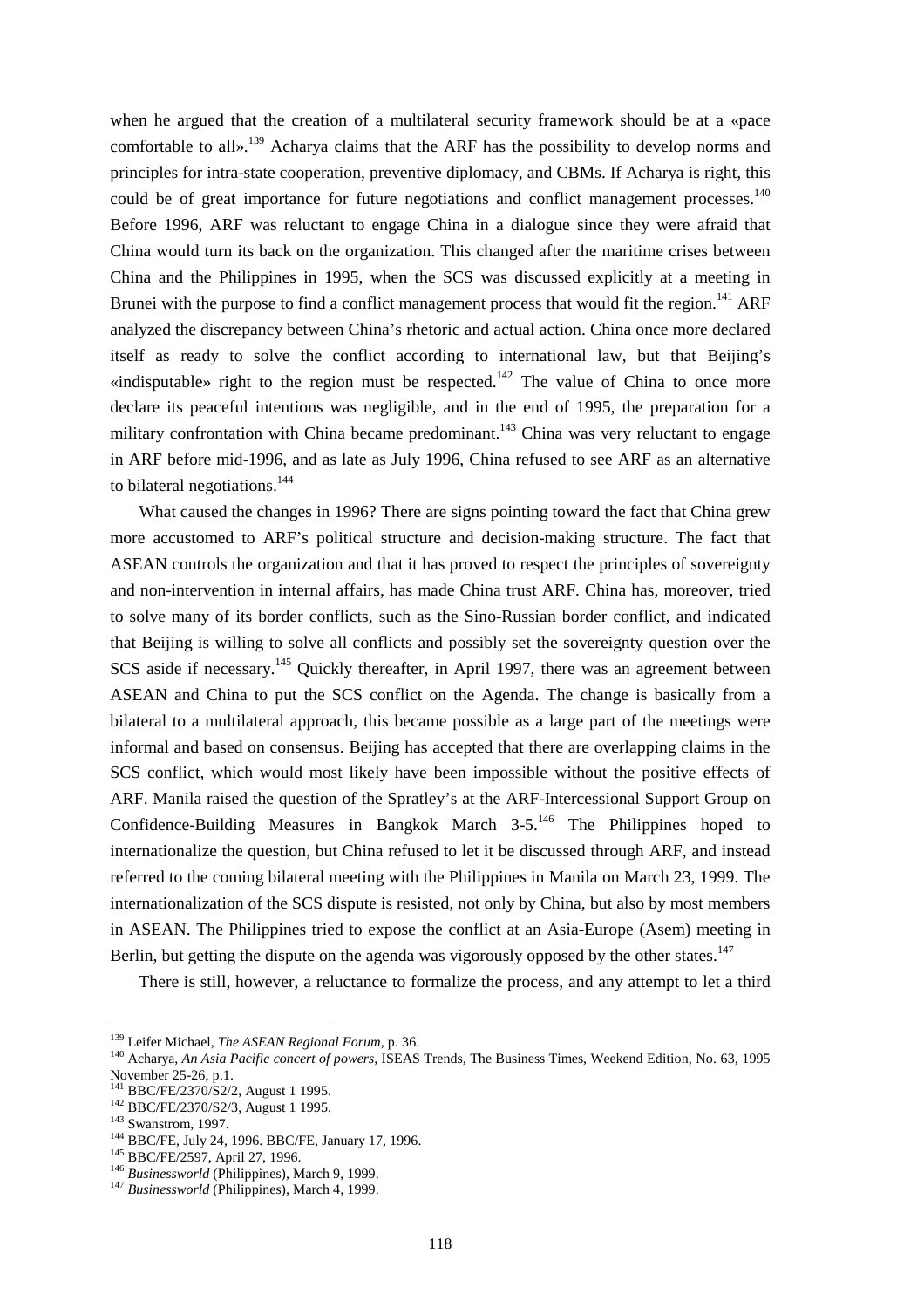party mediate or arbitrate is refused. China refuses, moreover, to move beyond the current dialogue level in the SCS conflict. The ARF seem to have increased in importance for the conflict management process after 1996, and has great potential to become the structure that could solve the conflict, or at lest create the normative framework the conflict management process can develop within. The success is due to the fact that ARF through ASEAN has consistently avoided a conflict resolution mechanism and relied on the ASEAN way of dealing with the conflicts.

# *4.4.3 Second Track Diplomacy<sup>148</sup>*

There have been several examples of «Second Track» diplomacy in the form of informal consultations, conferences, and research projects since the beginning of the 1990's. However, this informality, although a prerequisite for its success, makes it hard to find material and evaluate the success of the process. It is widely perceived in the region that second track diplomacy has been very successful. ASEAN-ISIS (The ASEAN Institute of Strategic and International Studies) has worked as an academic umbrella organization with strong contacts inside the governments in Asia. What been most successful are the «roundtable» discussions held in Kuala Lumpur by ISIS-Malaysia and the Council for Security and cooperation in the Asia-Pacific (CSCAP).<sup>149</sup>

## *4.4.3.1 Informal «workshops»*

The most successful negotiations inside the «second track» diplomacy are the informal workshops that have been arranged by Indonesia, but which have been non-governmental and informal in character.

In 1990, the first of nine «workshops» was arranged in Bali under the name «Workshop on Managing potential Conflicts in the South China Sea».<sup>150</sup> The Workshop was a direct response to Li Peng's speech in Singapore in 1990, regarding China's willingness to solve the conflict peacefully.151 This first meeting included only ASEAN members, as the task was to discuss a common strategy against China and the sincerity of China's proposal. The second workshop was held in Bandung, Indonesia in July 1991, and included China, Taiwan, Vietnam and Laos.<sup>152</sup> The now extended conference decided to work for closer cooperation and increased informal meetings. The third workshop was arranged between June 21 and July 3, 1992, in Yogyakarta. All participants from the last meeting were involved, and spirits were high prior to the meeting.153 During this meeting the participants focused on the Chinese «indisputable» claim to the whole SCS. China informally explained that they were unable to participate in formal negotiations due to internal reasons and any compromise was unthinkable at the time.

<sup>&</sup>lt;sup>148</sup> «Track-two diplomacy is unofficial, informal interaction between members of adversary groups or nations that aims to develop strategies, influence public opinion, and organize human and material resources in ways that might help resolve their conflict.» Joseph Montville, «The Arrow and the Olive Branch; a Case for Track Two Diplomacy», in V. Volkan, J Montville, & O Julius (Eds.), *The Psychodynamics of International Relationships*, Vol. 2, Lexington,

MA, Lexington Books, 1991, p. 162.<br><sup>149</sup> Findlay, 1994, pp. 139-140.

<sup>&</sup>lt;sup>150</sup> There have been 9 workshops between 1990-1999 and the number of meeting reaches 30 since 1990.<br><sup>151</sup> Kessing/38346, July 1991. Hyer, 1995, pp. 36-37.<br><sup>152</sup> Kessing/38346, July 1991.<br><sup>152</sup> Kessing/38346, July 1991.<br><sup></sup>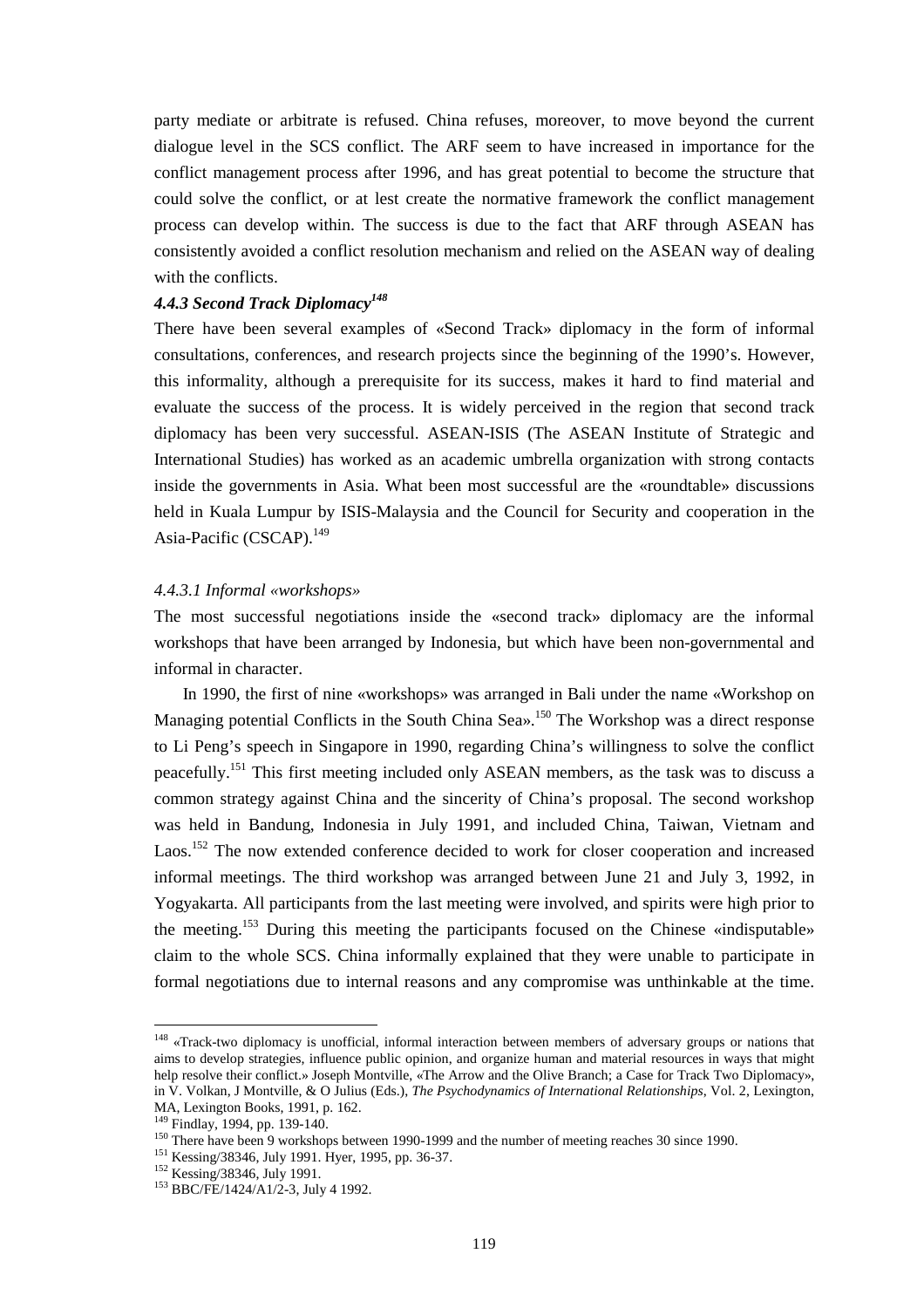The parties decided to work for cooperation on maritime resources, without taking the question of territoriality into question. All parties agree that the best option would be to keep the dispute out of the eyes of the public, and solve it in due time. In August 1993, the fourth formal workshop was held.<sup>154</sup> The results were mediocre and the disputants could barely agree to continue the informal negotiations at a later stage. The fifth informal meeting was held in Bukittinggi, Indonesia in October 1994, and was primarily between the Foreign Ministers and a few experts and academics.<sup>155</sup> The result was a formal agreement to lessen the military presence in the conflict area and to have closer cooperation in areas such as LOS, fisheries, oil, and the general exploitation of Spratley. The sixth workshop was held in Balikpapan between the 9-12 of October 1995, and focused on CBMs in the SCS. What was striking was that no form of consultations was excluded. All parties agreed on the importance of keeping an on-going dialogue at all levels and in all forms.<sup>156</sup> The seventh workshop in December 1996, was a formidable failure and there was no progress whatever in the workshop according to the participants.<sup>157</sup> Puncak was the location for the eight workshop that was held in December 1997. The question was the problem with implementation of management mechanisms. All parties agreed to push their governments to implement the results from the workshops.<sup>158</sup> The last workshop was held in Jakarta between December 1-3 1998, and the change from previous workshops was that it had a more formal setting, being in the capitol of Indonesia.<sup>159</sup> The workshops seemed to work better with a growing informal procedure and rules that regulated the interaction, but apart from that, there were few changes from previous workshops. The «invisible formalization» is interesting to note, since the workshops could be pre-process to a resolution of the disputes. If the workshops included more decision-makers and developed a formalized agenda it would be a important tool in resolving the conflict.

What is interesting with the workshops is that all the initiatives are from Indonesia solely. ASEAN has never been involved as an organization in the negotiation process. Indonesia has taken the role as an active negotiator in the conflict, since ASEAN would not be perceived as an impartial negotiator.

All disputants except China, which believes that Indonesia is partial, are positive toward continued negotiations via the Indonesian channel. When Indonesia planed the sixth workshop during 1995, the question of partiality also emerged. China was closing in on the Indonesian's claimed maritime border and this, in combination with the Mischief incident, made Indonesia act strongly against the Chinese military presence.<sup>160</sup> China reacted by closing down all the formal negotiations that were planned and insisted that it should only be an academic exchange. This has increased the importance of the informal exchange between officials. China is, however, increasingly financially dependent on the region's economic development and would not take this action too far. To prevent the conflict from spreading regionally, the discussions in

<sup>&</sup>lt;sup>154</sup> Hyer, 1995, p. 42.<br>
<sup>155</sup> BBC/FE/2140/B6, October 31 1994.<br>
<sup>156</sup> BBC/FE/2435/B2, October 16 1995.<br>
<sup>157</sup> BBC/FE, December 18, 1996<br>
<sup>158</sup> The Jakarta Post, December 4, 1997<br>
<sup>159</sup> The Jakarta Post, December 4, 1998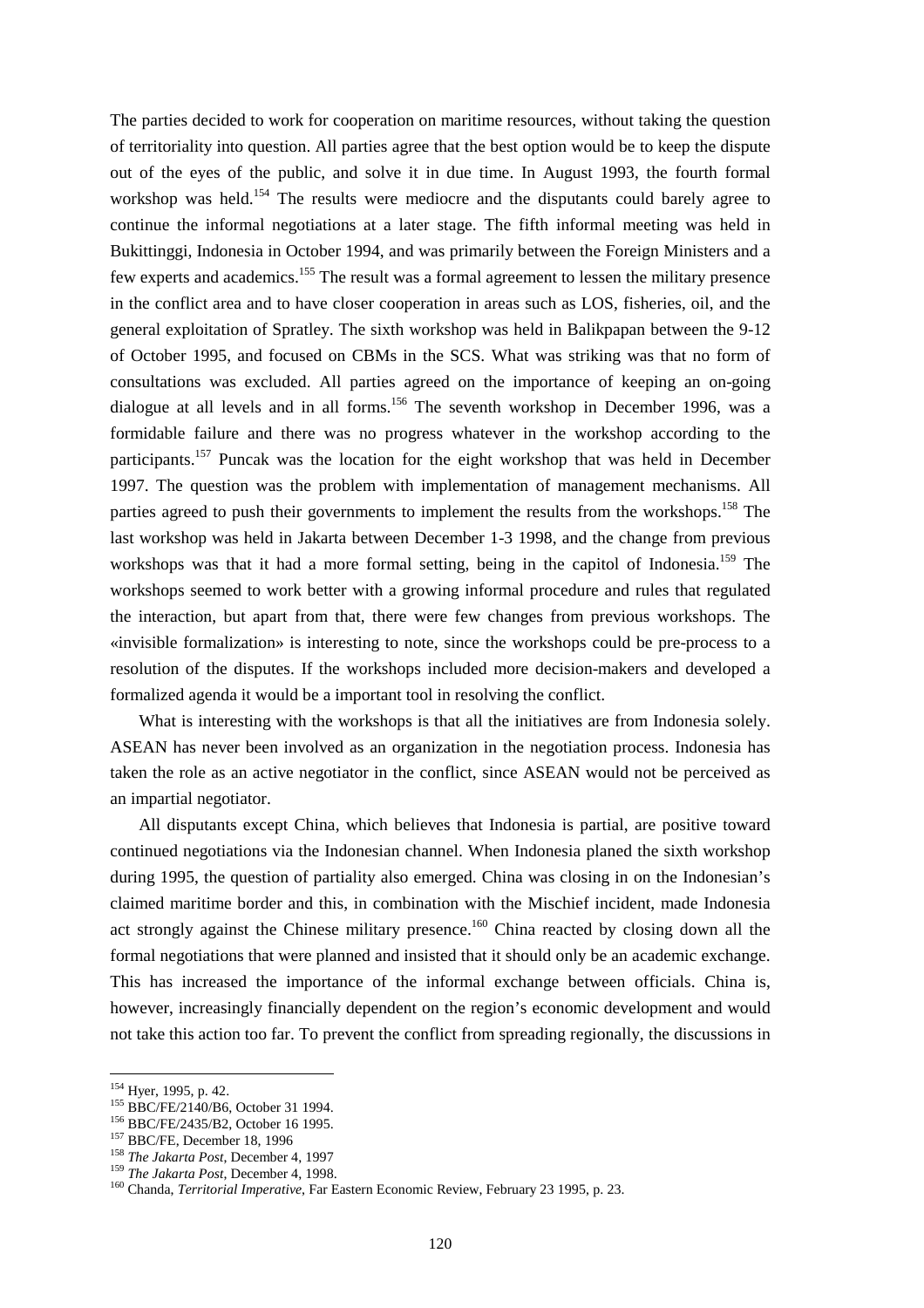the press have been limited, and informal and Informal Informals have increased in importance. The strength of informal negotiations is that all questions can be raised, but the weakness is that the disputants can refuse to follow the results of the negotiations. The results of the workshops are, however, substantial in the fields of confidence building and the development of a framework that has been used among the parties to engage in further conflict management.

#### **4.5 External actors as negotiators?**

Some ASEAN members, especially the Philippines, have actively tried to engage USA and Japan as mediators as late as March 1999, but China has consistently refused, and even ASEAN is divided over the necessity to engage other nations.<sup>161</sup> It is debatable how much ASEAN actually would like to engage external actors in the conflict resolution process, since this would bring up the intra-ASEAN disputes. Malaysia's Prime Minister Mahathir said as late as January 16, 1999, that there was no need to engage USA in the dispute.<sup>162</sup> This should be seen in relation to the Anwar trial and the reluctance from Mahathir's side to involve external actors in internal business which could make the trial problematic. The resistance against both external states, and organizations such as United Nations and Asia-Pacific Economic Cooperation (APEC) is far greater than the will to engage them, even if some parties tried to use the threat as a bargaining chip.<sup>163</sup> The ASEAN members have even been reluctant to engage themselves in APEC, partly due to the formality in the organization, which makes a mediating function far from probable. The UN has been kept outside the conflict, and since China has a veto in the Security Council, the chances that UN will engage in the conflict are minimal. The formality of UN and the weight of a decision by the General Assembly, Security Council, or the Secretarygeneral would be hard to ignore. The chances that the disputants would use the UN as an impartial way out are small, since there is so much at stake internally for many of the disputants. As late as March 22, 1999, China ruled out any UN role in solving the dispute.<sup>164</sup>

# **5. The China Way: Strict control over a bilateral process**

The results of the research indicate that the informal negotiation process works far better than the formal. The disputants, who want to avoid internal problems or intra-organizational disputes, do not want to formalize the conflict, or parts of it. Multilateral and formal negotiations have been negligible, while bilateral and formal negotiations have mostly acted upon the results that the informal and confidence-building negotiations have created. These negotiations also seem to be blocked by the fear of «failure» in the eyes of public opinion and the military forces. The informal channels have worked both bilaterally with the «joint venture» proposals, and multilaterally through the ARF and the Indonesian channel with a relatively high

<sup>&</sup>lt;sup>161</sup> South China Morning Post, March 14, 1999.

<sup>162</sup> Saiful Azhar Abdullah, «No need for middlemen to resolve Spratley Issue», *New Straits Times* (Malaysia), January 16, 1999.

<sup>&</sup>lt;sup>163</sup> Interviews in Beijing, Manila, Kuala Lumpur, Jakarta and Singapore from 1997-1998. BBC/FFE/1345/A3/1, April 2 1992. BBC/FFE/1369/A2/1, May 1 1992. BBC/FFE/1749/A2/2, July 24 1993. BBC/FFE/2284/G1, April 22 1995. BBC/FFE/2231/B4, February 18 1995.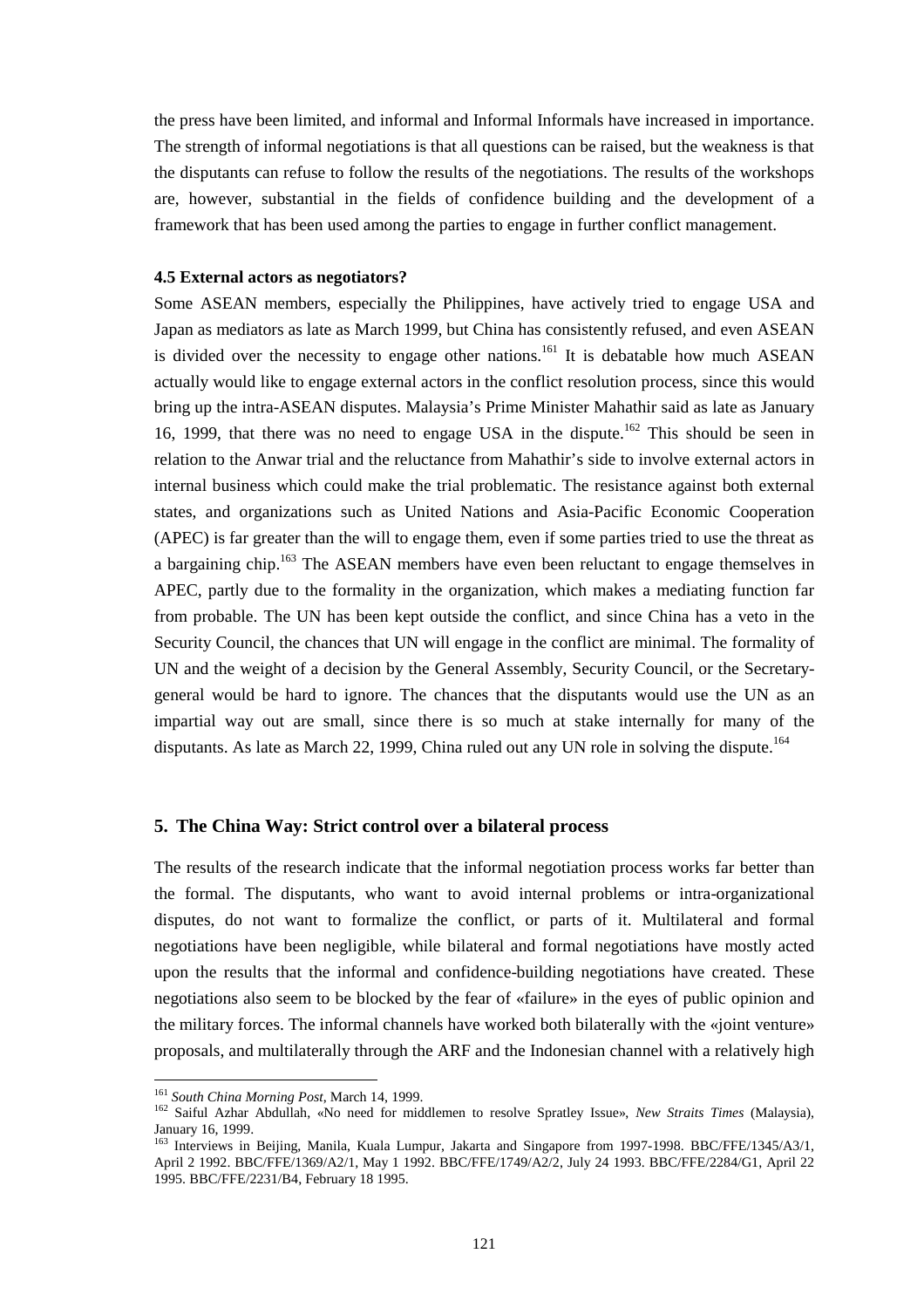degree of success. The formal negotiations have only been conducted bilaterally and with a low degree of success.

The trend has been that the number of negotiations has increased since the end of 1980's. The explanation to this could be found in two different factors. The first is the end of the Cold War and the normalization of relations between Vietnam and China. The second explanation is the «snowball» effects that the initial negotiations and CBM's have had on the parties in the region. The ending of the Cold War created a new atmosphere with new possibilities to break away from the traditional split in Southeast Asia and ASEAN. The ASEAN members used this opportunity to engage China in CBM's. This engagement has been successful and shows how important CBM's have been for the negotiations to progress. In the mid-1990's we saw a new trend with more joint-venture proposals, and an increased level of informal meetings and CBMs. The critique of this trend have been that most of the proposals has been on China's terms and the other parties have been forced to accept the Chinese view.

China could have used the weaknesses caused by ASEAN enlargement and the financial crisis, which hit Southeast Asia harder than China, to expand it territorial occupation. However, China has been reluctant to use too aggressive a policy in the region. One also has to keep in mind that the development of the conflict management process will be beneficial for other conflicts, such as those involving, for example, Japan, India, and Russia. The Chinese did not rush out in a attempt to create a process in an ad hoc manner, since they knew it would create a precedent, but rather, the Chinese created an informal bilateral process that will be able to manage conflicts with more powerful countries than the ASEAN members. Apart from the financial crise, the major reason for ASEAN inaction and lack of cooperation after 1995, and especially during 1998, is the debate over human rights and interference in the internal affairs of other ASEAN members. The solidarity, especially, between Malaysia and the Philippines, has been weakened as an effect of the Anwar issue, which has given China great leeway to become influential and strengthen the Chinese presence in the region. Malaysia, especially, but also Singapore and Indonesia, are closer to China than they have been in a long time.

The conflict has definitely entered a new phase during the financial crisis in Asia and the possible breakdown of ASEAN solidarity. It seems that national interests have become more important than the intra-ASEAN stability. The maritime resources have increased in significance and the trade routes have become essential for any state to find their way out of the economic crises. Many ASEAN members see the possibility to secure some resources, even if it is at the cost of the other ASEAN states. China has indicated a greater willingness to negotiate multilaterally and formally, but to which extent and under what terms, is still unclear. This is in contradiction to what one would expect, since China could use the opportunity to secure as much of the region as possible during a critical situation when the other disputants were dependent on China's help. How China ultimately will behave is an open question, and could determine the region's economic future, and more importantly, the peaceful development of the region. The stability of the region is now even more unstable than it was earlier, and the tracktwo diplomacy and maybe also the track-three diplomacy becomes increasingly important.

<sup>&</sup>lt;sup>164</sup> The Gazette (Montreal), March 22, 1999.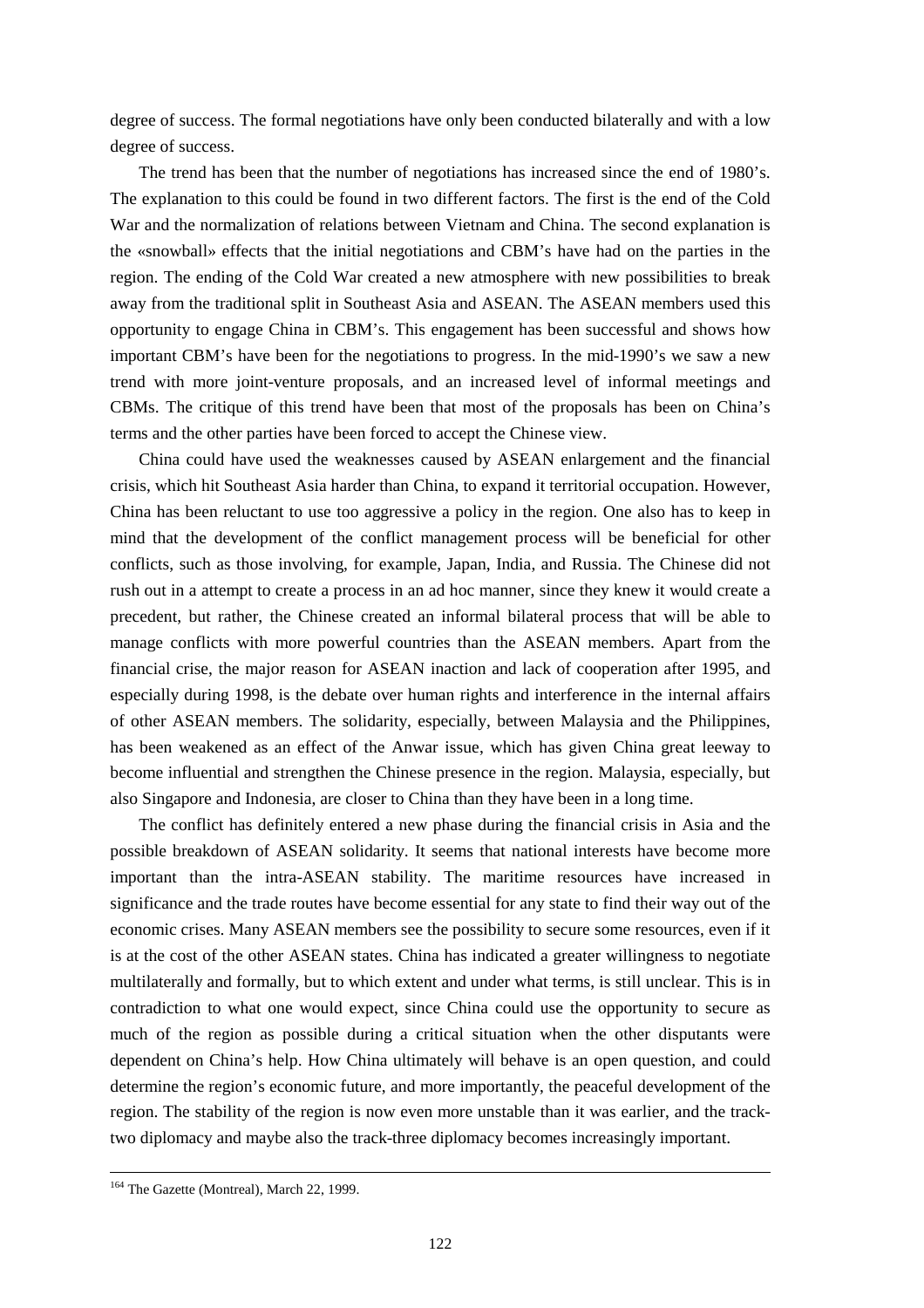As China moves from Marx to the Market, the negotiations at large tend to be more successful, but also seem to focus more on avoidance than on resolution of the conflict. The relative lack of militarized conflicts is based both on the management process and the current economic situation, such as the increased economic integration and the CBMs that have followed economic interdependence. The Philippines could be seen as an exception, but also as a confirmation of the success of the informal management process. This, since the conflict could easily have escalated, but instead, through the help of the informal networking and the ongoing CBMs, avoided any larger escalation. Hence, the relations are seemingly good between Beijing and Manila. Furthermore, it seems that China and the other disputants are reluctant to risk their economic development for territorial expansion. The solution has been to bring the conflict into an informal discussion, away from the public eye. This would hopefully give the disputants time to develop the maritime area financially and create CBMs to improve the conflict management process. During the process of negotiations we can see how the conflict issues have effected the negotiations. The dilemma between national security, economy, nationalism, and an effective resolution of the dispute has caused the disputants to rely on negotiations that would effect the national and regional stability to the least possible extent. All the actors involved fear a resolution that could be perceived, or is, damaging for each country. Rather than upset national sentiments or regional states, the choice has been to avoid a process of negotiation that could create a looser. The changes inside ASEAN, with demands on a break with the non-intervention rule, seem not to have effected the SCS negotiations. Rather, the financial crise seem to have increased the level of informals and Informal Informals, to avoid any further economic disruption.

The attempt by China to offer bilateral «joint venture» solutions could have a conflict defusing effect, but the problem is that none of the other actors have enough confidence in China to allow a joint venture to be established. The parties have conducted several CBMs between each other. The CBMs, which have included multilateral negotiations such as meetings in ARF, AMM, ASEAN-PMC, and the Second-Track diplomacy have been informal in their nature. The formal declarations that ASEAN has initiated, and China has supported, have been loose and have had no major importance for the conflict management. Second track diplomacy, on the other hand, has been successful by providing an informal arena for consultations and conferences. The workshops that Indonesia has arranged have functioned to increase confidence in the region. The informality makes it possible for the actors to discuss freely with each other without binding effect, which has strengthened the confidence and sincerity between the disputants. The possibility to reach compromises that is not an object to public scrutiny becomes an option, such as the attempt to «freeze» the conflict or second-track diplomacy. However, the lack of confidence is still crucial and effectively blocks many solutions to the SCS conflict.

ASEAN finds it difficult to act in the dispute due to the lack of impartiality the organization would have. Should ASEAN raise the question, there is a great risk that the organization could not handle the disputes between the member states due the overlapping intra-ASEAN claims. ASEAN has therefore chosen to act informally through other channels.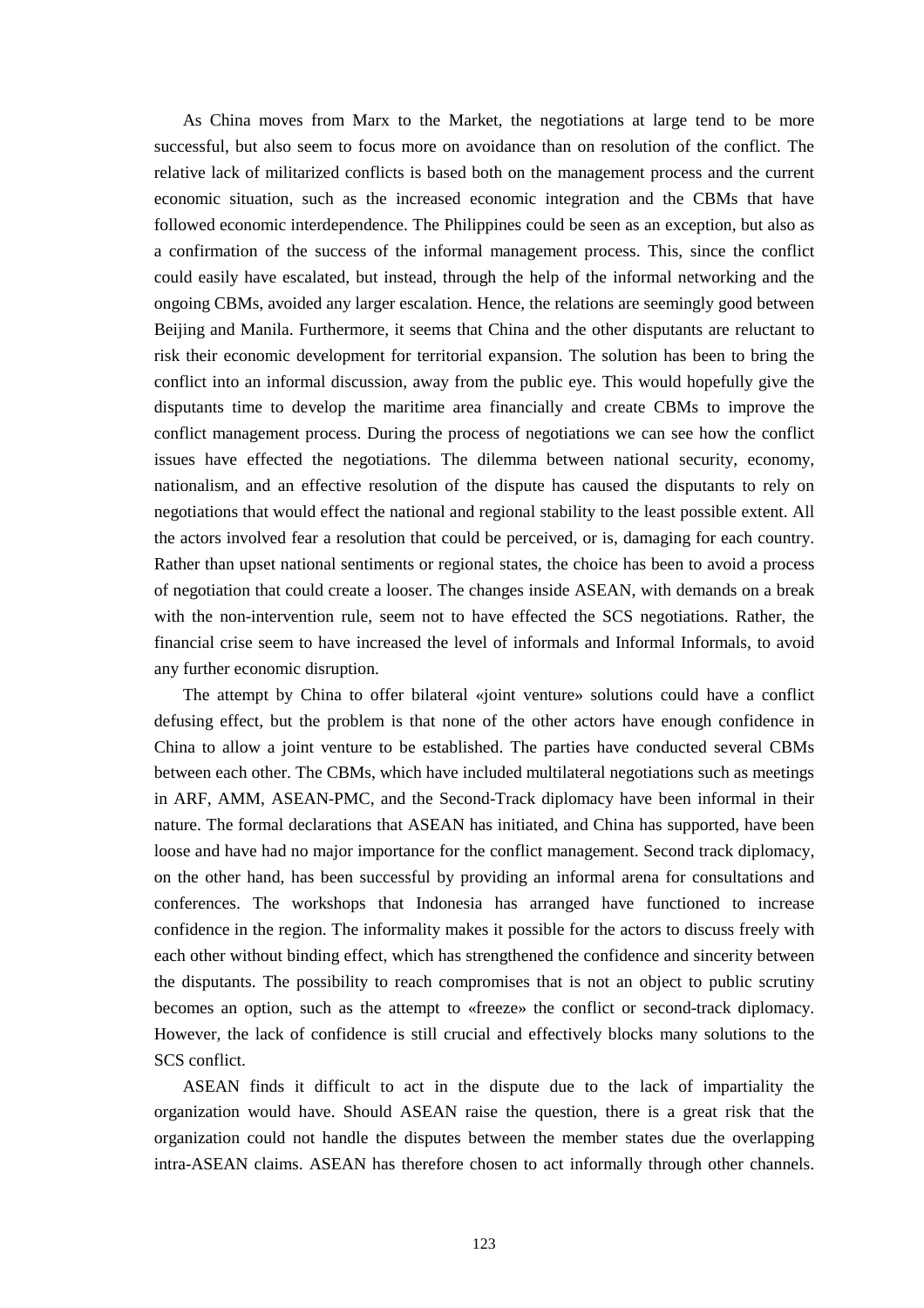Despite the reluctance from ASEAN to deal with its intra-ASEAN conflicts multilaterally, and China's total refusal to do the same, there are regional organizations that could potentially handle this conflict. ARF is the regional organization with the highest level of formality that could act as a coordinating body for negotiations and conflict management. The success rate for the ARF is hard to evaluate since the organization has only been active for a short period of time and has faced many problems with legitimacy. However, in later analysis we can see that ARF did have a significant impact on the negotiations and especially since mid-1996, ARF has increased in importance. It is probably true, as many have claimed, that of ARFs functions the Informal Informals are the management form that have had the greatest effect on the process.<sup>165</sup> The external actors had no role in the conflict, except as contributors to ARF. Indonesia's role, which is discussed at great length in this paper, is probably one of the most important forums for multilateral negotiations during the period of time examined in this paper. The Indonesian Channel and the ARF are two of the few successful multilateral attempts to conflict management in the region.

China's position in the conflict is of such importance that they have been able, to a large degree to decide the form of negotiation, which is bilateral. This is grounded in the fact that China refuses to specify its claims or to recognize other parties' rights in the region. Moreover, China's bargaining position is greater relative to a much smaller state than toward ASEAN as a united actor, or as a part of an arbitration under International Law. The ASEAN members have demanded a multilateral negotiation process, to lessen the Chinese dominance, but refused to integrate the intra-ASEAN maritime disputes. China has, on the other hand, refused to initiate any formal multilateral negotiations regarding the SCS dispute and demanded increased informal negotiations. As China demanded, several bilateral treaties have been signed between the parties and the bilateral negotiations have increased.

The multilateral negotiation process has nevertheless not been insignificant, but *no* agreements in the SCS dispute have been signed in these negotiations, either formal or informal, as a consequence of China's attitude. However, the multilateral and informal negotiations have increased the level of confidence between the actors. It is also crucial to see the fundamental importance of the dual process between formal and informal negotiations. The informal negotiations can never reach a result without the formal negotiations with official representatives from the states. The informal negotiation's importance comes from their ability to bring the disputants together and discuss the issues and possible solutions. As we can see in chapter three, the disputes have a complex constitution and cannot easily be resolved without informal negotiations, such as the track-two diplomacy attempts. We could even see the CBMs and the track-two diplomacy as a third and fourth process that strengthens the negotiations or simply makes them possible. The complicated pattern of different levels of negotiations is apparent in this case, and the fundamental importance of the interaction between the different approaches is undeniable.

<sup>&</sup>lt;sup>165</sup> Interviews in Beijing, Manila, Kuala Lumpur, Jakarta and Singapore from 1997-1998.